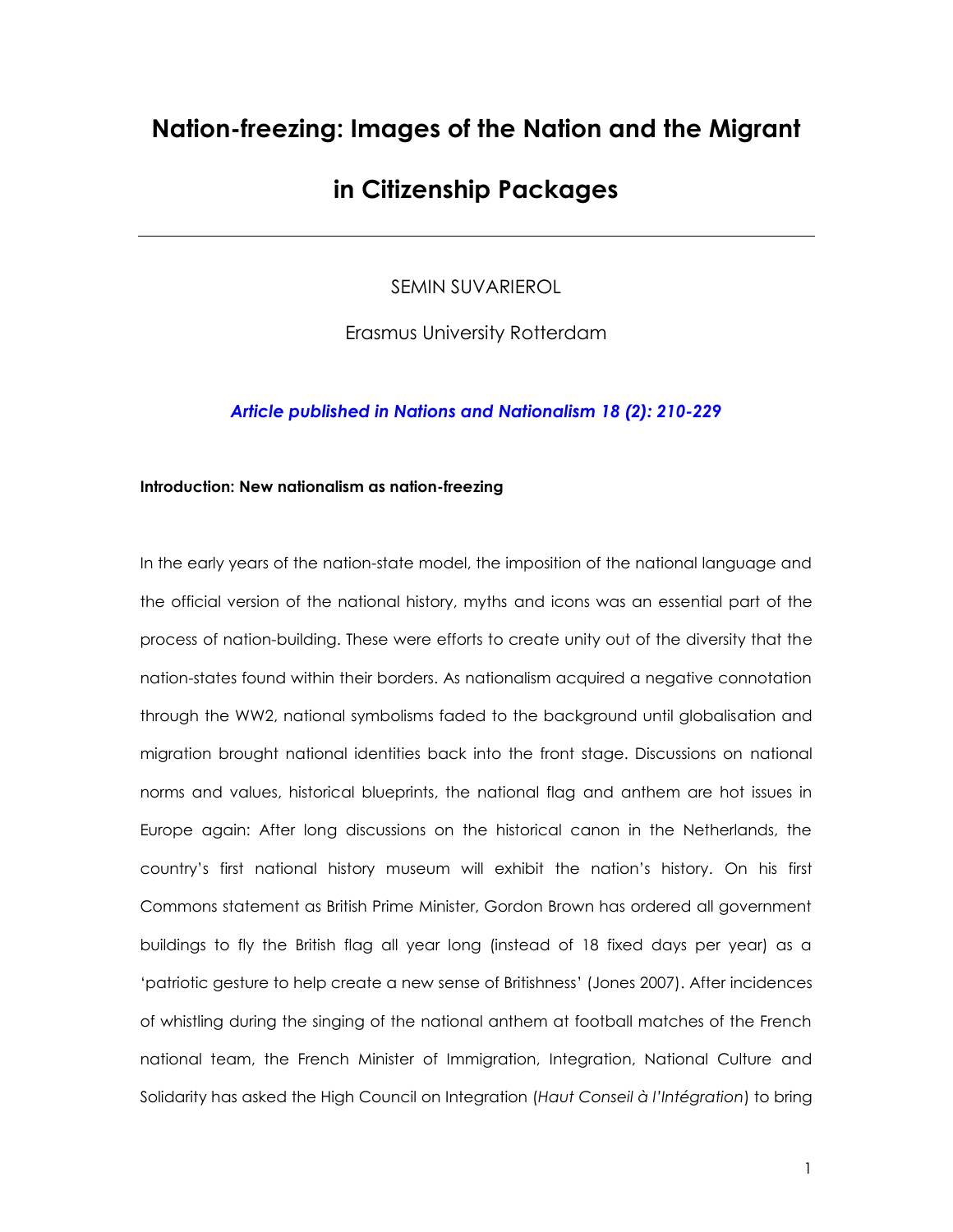an advice as to what kind of measures the government could take to raise the awareness and respect for the French national anthem (Haut Conseil à l'Intégration 2009: 8).

The signs are manifold, but this article zooms into one manifestation of resurgent nationalism in the form of 'citizenship packages' for migrants. Studying the citizenship packages of three Western European countries, the Netherlands, France and the United Kingdom, allows us to decipher the national variations in framing national identities in response to comparable global pressures and migratory histories. By focusing on the images of the nation and the migrant presented in them, the aim is to acquire a closer understanding of how nationalism is played out in the arena of citizenship. Theoretically, the article aims to contribute to the debate on new nationalisms by comparing it with classical nationalisms and coins a new term to conceptualise new nationalism: *nationfreezing*. I first introduce my theoretical framework and the term 'nation-freezing'. Then I analyse the discourses in the citizenship packages. I conclude with a discussion of the findings and the extent to which the term nation-freezing is successful in capturing the empirical cases.

### **Citizenship and nationalism**

Citizenship in its current form, defined as membership of a particular state, is intricately tied to nationalism understood as an ideology of building nation-states. The birth of nation-states did not automatically lead to national citizens. It was nationalism, as an ideology establishing (and maintaining) the congruence between culture and polity (Gellner 2006: 107) that transformed subjects into citizens. During the  $18<sup>th</sup>$ -20<sup>th</sup> centuries nation-states engaged in activities of nation-building through 'inventing traditions'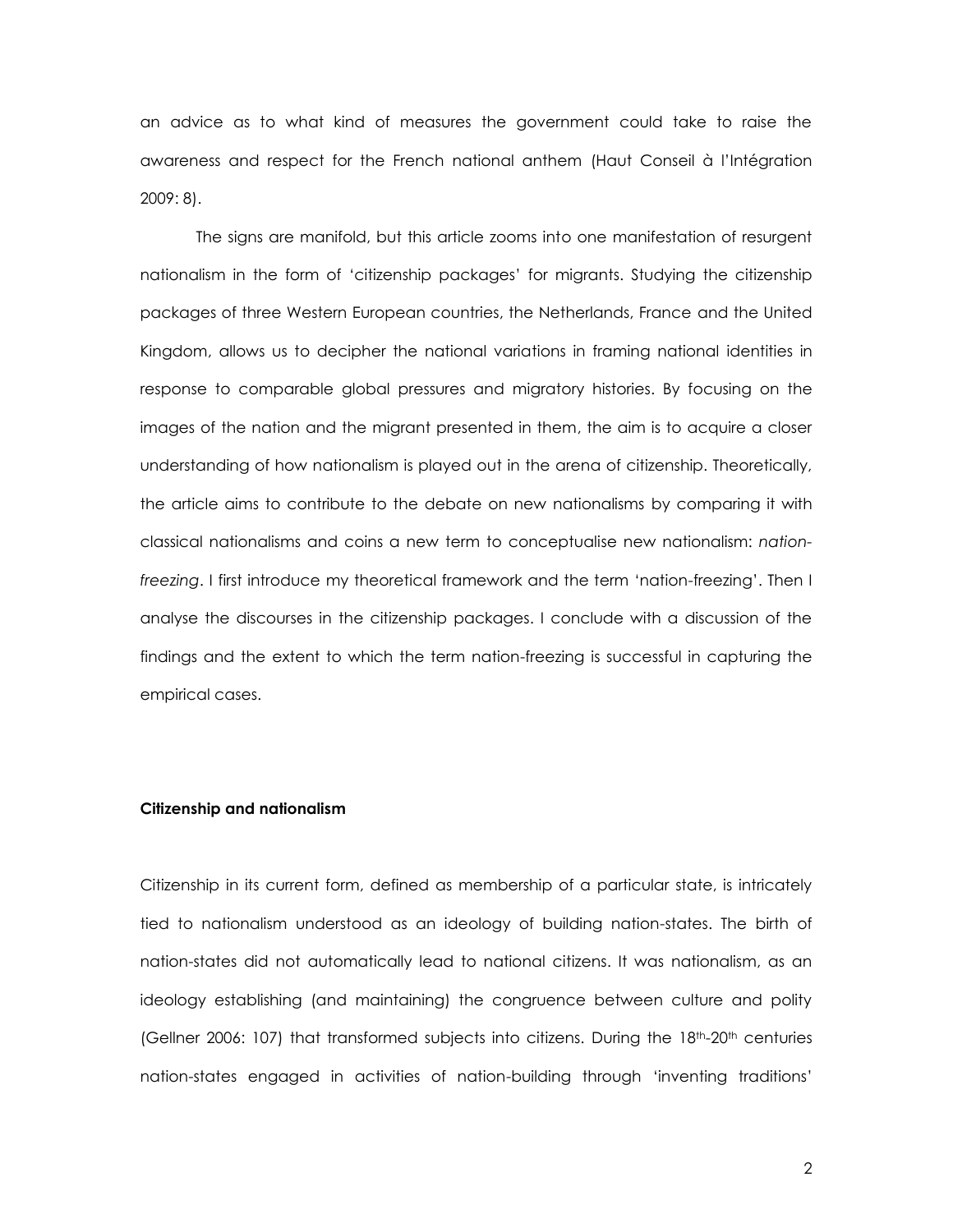(Hobsbawm 1983) of the 'nationally imagined community' (Anderson 1994). This meant creating national histories, languages, traditions, myths and symbols and establishing new traditions in order to mark and celebrate the nation. The unique combination of these elements has formed a part of the national identity, assumed in turn to be an 'essential' identity of a nation/people which is 'internally unified and different from all others' (Calhoun 1997: 7). Nationalism thus partially rests on the claim that the nationstate embodies citizens who are committed to an integrated whole (the nation) which has an overarching (national) identity (ibid: 77).

Whereas the birth of nations is characterised by explicit appeals to national identity and unity, once a nation-state has been successfully built, the emphasis on national markers moves to the background and becomes taken for granted. Banal nationalism (Billig 1995) refers to this state of the state where national identity is viewed as the 'normal' and 'natural' frame of reference. Civic nationalism can be linked to this state where the nation and its identity are not challenged and where the citizens are assumed to voluntarily belong to the nation-state and its governing institutions, as if through a 'daily plebiscite' (Renan 1990). Civic nationalism is typically coupled with a *jus soli* citizenship regime that enables the national community to expand by acquiring new members through the addition of new citizens whose commitment to the state is thought to emerge by birth or long residence. In this conceptualisation, individuals are assumed to *be* or *become* citizens by the virtue of being present within the borders of the nationstate and by being exposed to its institutions, symbols and values.

Individualisation, globalisation, mobility, and migration have challenged these core assumptions of the nation-state, especially with regard to a homogenous national identity. The new nationalisms of today lead the state to revert to a renewed emphasis on the building blocks of national identity and to look back to a glorious pre-globalisation period of the nation with a taken-for-granted cultural homogeneity (Kaldor 2004). Yet, as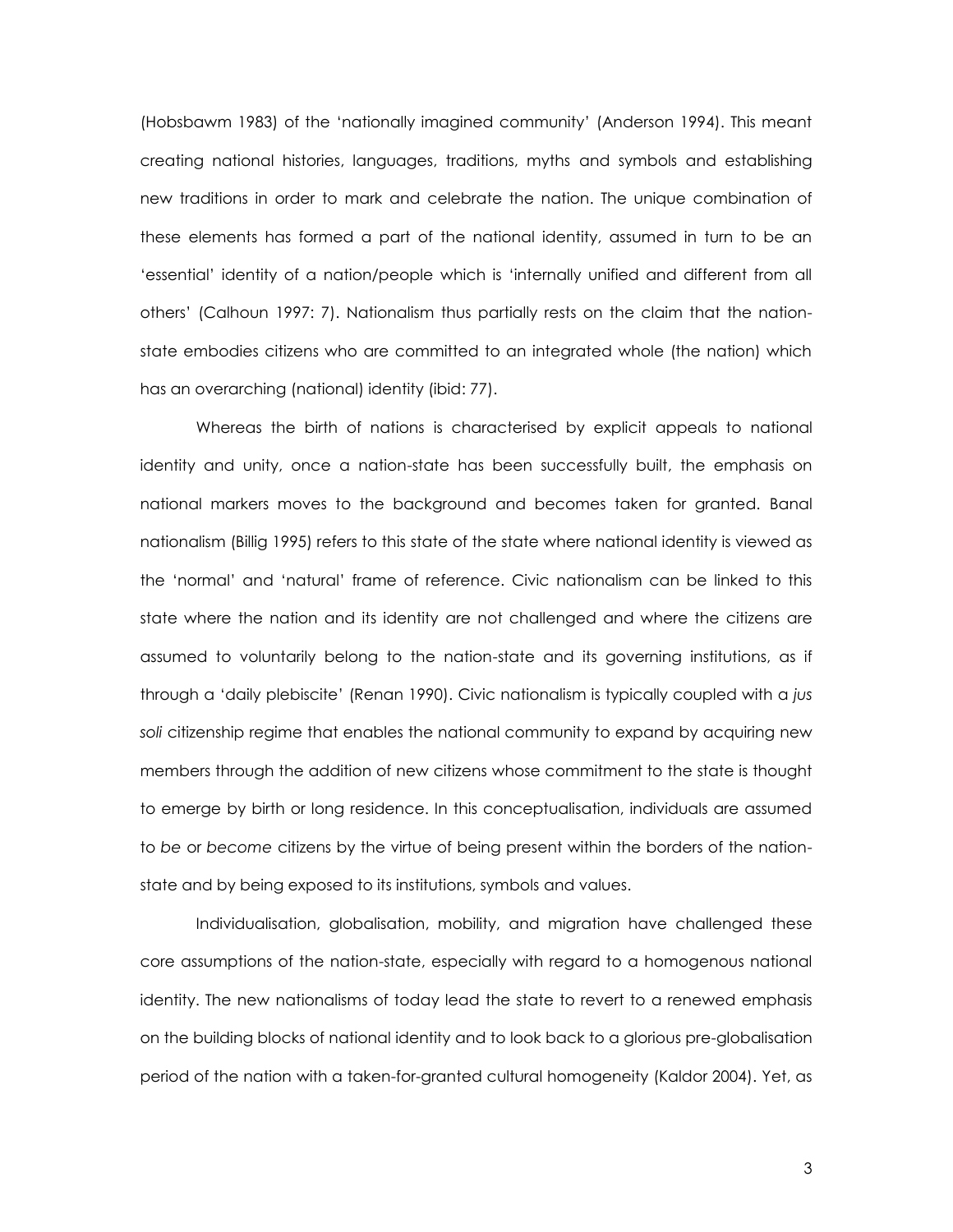the history of nationalism shows, nation-states were rarely built upon a homogenous culture. National homogeneity often had to be constructed through the efforts of the state-controlled institutions of compulsory education, the army, national radio and television, which were the primary socialisation agents of nation-building projects. As alternative agents such as media and internet have multiplied and challenged the state's dominance in socialisation, the assumption of a homogenous national identity has become increasingly more difficult to make. It is against this backdrop that the rise of current nationalisms have been identified and labelled by scholars as cultural nationalism (Delanty 1996), new nationalism (Kaldor 2004), or neo-nationalism (Schinkel 2007).

Though new nationalisms partly resemble classic nationalisms, the difference lies in the logics. Classical nationalisms referred to nation-building projects that consisted of creating unity out of diversity and constructing a new national identity by selecting elements of the local elite and folk cultures. Though new nationalisms partly resemble classical nationalisms, they are characterised by a significantly different logic which I will call *nation-freezing***.** Practically, nation-freezing involves activities of the nation-state to reconstruct national identity through a new nationalist discourse which defines the elements of this 'national culture' as if it was (ever) unitary and static. The new nationalisms thus stand in sheer contrast to the diversity and fluidity of the current social reality of West European societies. Yet, the state aims to revive and preserve national unity as if 'to return to an earlier period of "innocence" when the state was dominant' (Kofman 2005: 461) and when it was assumed that the state could effectively impose a unique national identity which would remain fixed for generations.

I propose that we now speak of nation-freezing *if* the national imaginary depicted by the state is one in which:

• the existing diversity and societal change are ignored,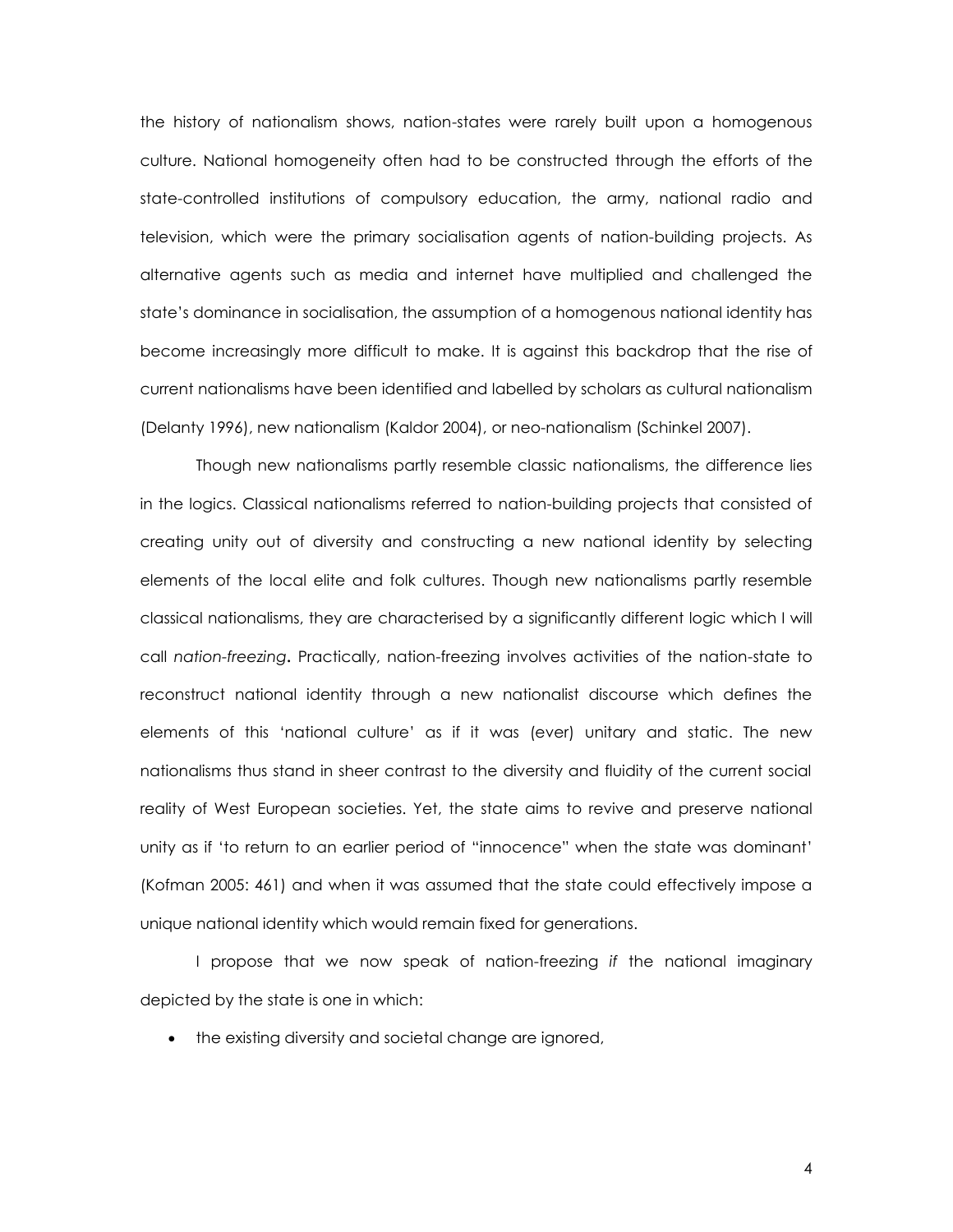- 'the nation' and 'the national identity' are fixed as homogenous and stable entities and
- the national community is (discursively) closed for additions and transformations.

As the metaphor suggests, nation-freezing implies a stiff conceptualisation of the nation which would like to conserve itself in a particular idealised form. As such, new nationalisms differ from classical nation-building nationalisms since the aim is not to build a new nation.

Citizenship, which is historically tied closely to 'nationhood' (Brubaker 1992), matches this new nationalism by increasingly becoming *culturalised*. The focus turns to 'citizenship as identity' (Joppke 2007b), whereby belonging to a nation-state and having right to citizenship is increasingly linked to the ability to adapt on the basis of cultural traits individuals are assumed to possess or not (Kofman 2005, Schinkel 2007). Hence, *cultural citizenship* upholds a predefined national identity to which new citizens are required to adhere to. As such, it rests on the idea of culture as a 'home' to which one belongs and to which one is loyal (Verkaaik 2009: 11). The acquisition of citizenship is thus transformed from being a legal status with political, economic and social rights into a question of 'cultural integration' into society (Schinkel 2010).

Besides its content, new nationalism also differs from classical nationalism in terms of its focus. Whereas classical nationalism distinguishes itself from other nation-states in defining its national identity, new nationalism distinguishes the 'native' national identity from that of its current and prospective citizens who tend to be migrants.<sup>1</sup> The terms of integration thus become conditions of membership of the national community. Accordingly, citizenship and integration policies emerge as central arenas where the discourse of new nationalism unfolds. How citizenship is presented, i.e. the public portrayal of 'us', turns into an important mechanism of exclusion and misrecognition of minorities or newcomers (Lægaard 2007: 38).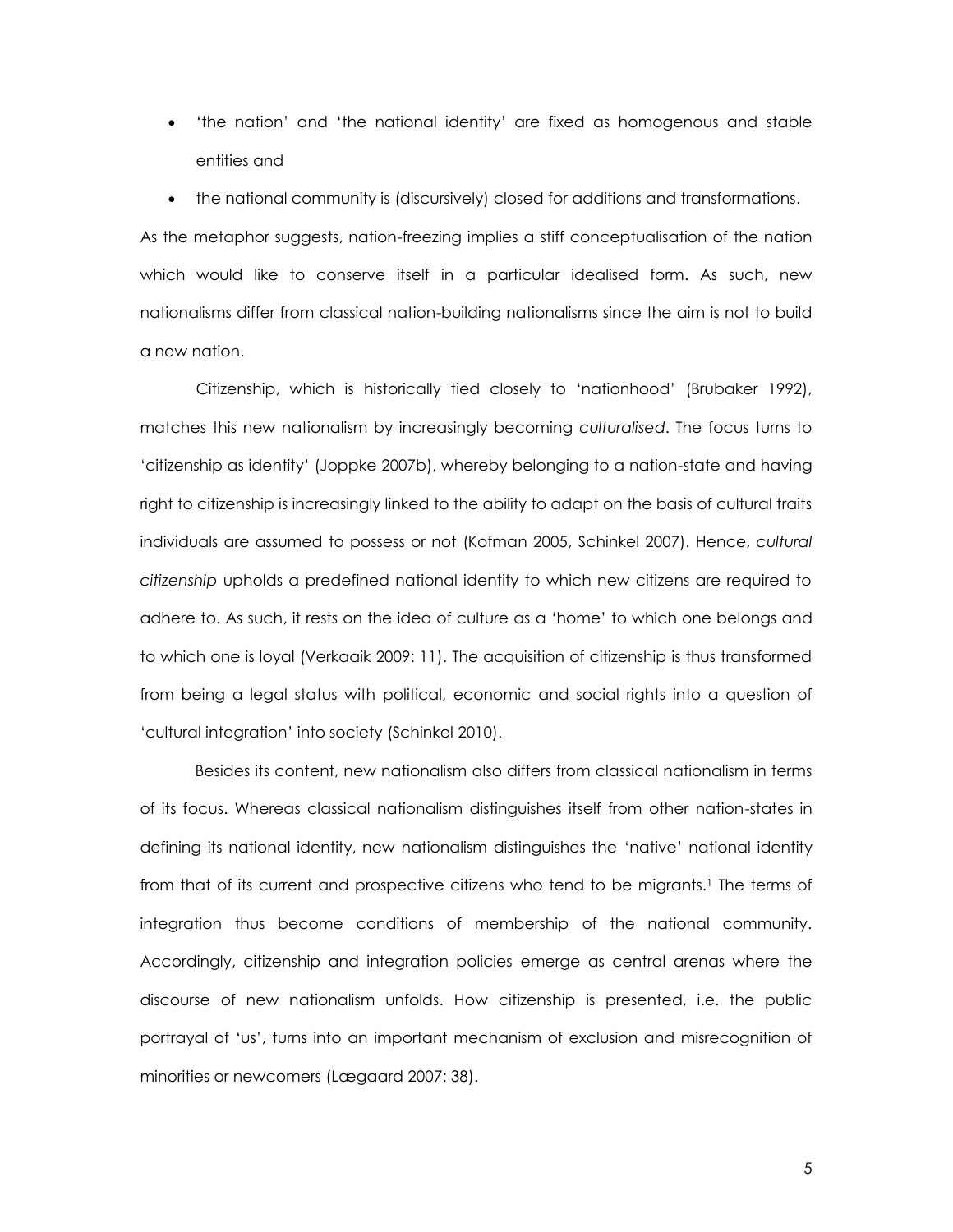Discourses are crucial in drawing political frontiers between 'insiders' and 'outsiders' (Griggs and Howarth 2002: 102). This study looks into the discourses of cultural citizenship by studying the content of 'citizenship packages', which consist of the official material assigned by states in order to welcome its newcomers and assist them in their integration. I employ the term 'citizenship packages' to stress the fact that becoming a citizen is increasingly being framed as an issue of integration. Whereas the growing scope of citizenship requirements and citizenship tests have received much scholarly attention recently (Etzioni 2007, Joppke 2007c, Beaujeu 2008, Hansen 2008, Kiwan 2008, Van Oers 2008, Wright 2008, Carrera and Wiesbrock 2009), the actual content of these new citizenship packages has hardly been analysed critically. <sup>2</sup> The information included in these packages offers us valuable insights into how the receiving state presents itself and the country to its new members. *What kinds of images are depicted of the nationstate and the migrant in the citizenship packages of the Netherlands, France, and the UK and (how) do these images freeze the nation?* 

## *Naar Nederland (***To the Netherlands***)***? Welcome to the Small, Cold and Difficult Netherlands**

Ever praised for its liberal migration regime, the Netherlands currently has one of the strictest regimes in Europe in terms of the demands newcomers have to fulfil for a successful immigration and integration process. In 2006, the Netherlands has added a pre-integration package to its policy repertoire for those who wish to obtain a visa to enter for family formation and reunification and for performing religious services. The government's official aim is to 'promote the integration of this group of people by beginning with civic integration in the country of origin' (Adviescommissie normering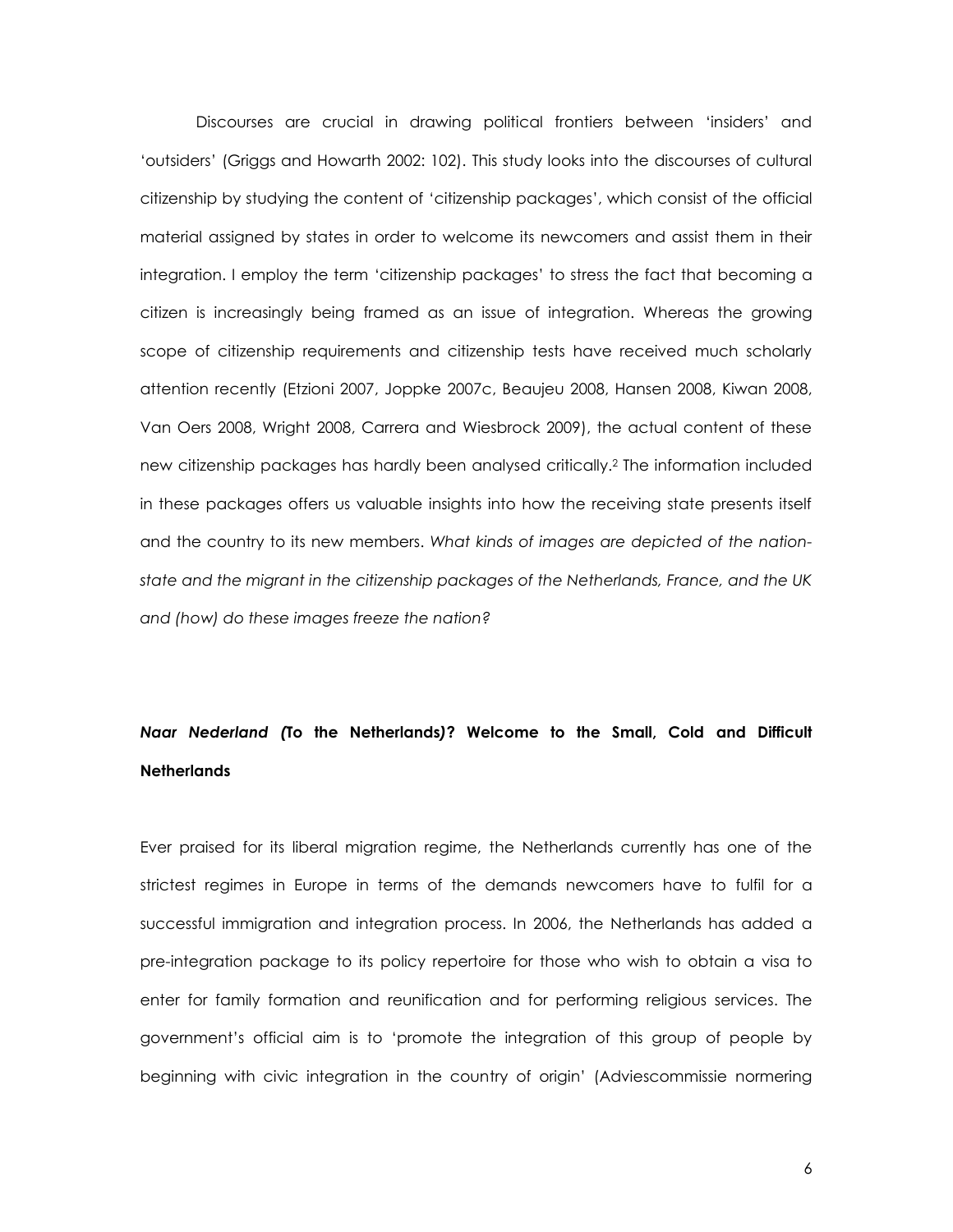inburgeringseisen 2004: 5). The pre-immigration package contains the preparation film *Naar Nederland* (Going to the Netherlands), together with the practice book and questions on the basis of which the migrant has to pass an exam to demonstrate her/his basic knowledge of the Dutch language and society. Once in the Netherlands, migrants also have to complete an integration course and pass an exam.

The Dutch government has for a long time given the impression that one 'cannot study to become Dutch' by not providing information and learning materials for the Dutch citizenship exam (Joppke 2007c: 5). Yet, recently the era of secrecy has partially ended since practice material has been posted on the official integration website www.inburgeren.nl. The practice questions are grouped under Education, health, and upbringing; Work; and Knowledge of the Dutch society. The questions are on bureaucratic procedures (such as registering birth or opening a bank account) but also on how to handle in social situations at work or in the neighbourhood. The questions test the language level, but, in some questions, a linguistically good answer is not the right answer. This is the case for the questions on etiquette which expect the applicants to give the socially desirable answers according to Dutch social norms which stresses that there is only one acceptable way to behave in the Dutch society.

Before the practice questions were published, however, the pre-integration package *Naar Nederland* (Ministerie van Justitie 2005) was the only publicly available official publication.<sup>3</sup> Since one can presumably pass the pre-integration test with mere memorisation of the answers, the test does not seem to require an internalisation of the knowledge on the Dutch society. In contrast, the content of the pre-integration film is unequivocal on the necessity of adopting the norms of the Dutch society. This demand is literally underlined in the film, such as in the words of one of the migrants remarking that the migrant should undertake an 'internal relocation' (*interne verhuizing*). In 105 minutes, the film summarises the knowledge newcomers are expected to possess on the following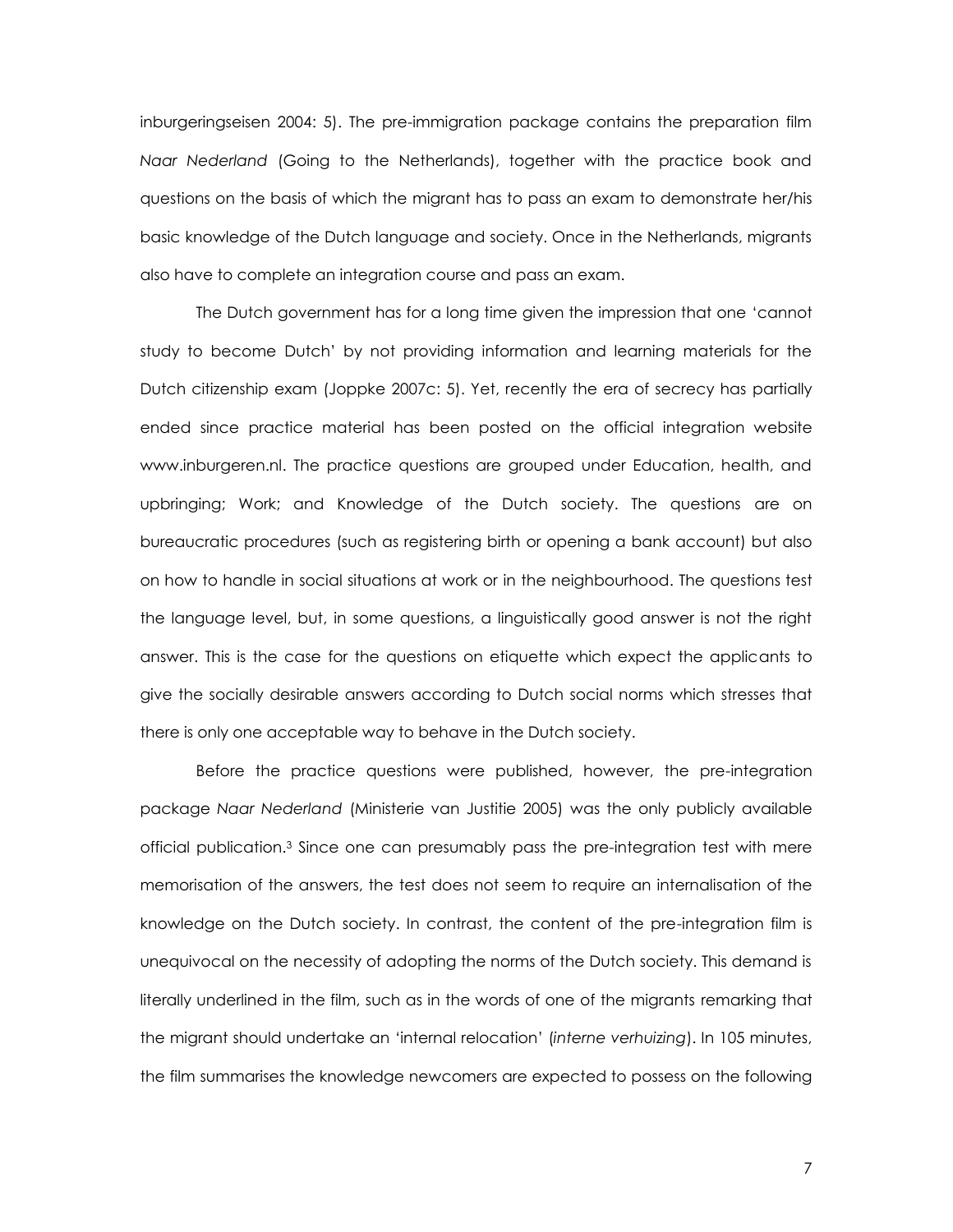eight themes: Geography and accommodation; History; Politics and the Constitution; Dutch language and how to learn it; Upbringing and education; Healthcare; Employment and income; How to do the test at the Embassy.

At face value, the choice of themes looks quite practical. Indeed, the film does provide some helpful information on the particularities of the Dutch health and education system which may not be so obvious to adults grown up in other countries. Yet the film does not only transfer knowledge on the basics of the institutional and practical context of the Netherlands. It also has a normative content projecting a particular view of the Dutch society that the migrant is confronted with as a precursor to her/his physical and emotional relocation to the Netherlands.

In the film, there are a few positive aspects the Dutch are proud of: the dykes, the bikes, the public transport, the Golden Era, the welfare state and the sexual revolution. The overwhelming image that is portrayed, however, is negative: The Netherlands is cold, wet, small, overcrowded and expensive. The image of the Netherlands as a host country of immigration is set by the opening scene shot at the Amsterdam Airport. First, migrants, who throughout the film express their views on aspects of life as an immigrant in the Netherlands4, tell about their first impressions of the Netherlands. Remarkably, the first sentences of the film are voiced by two black women:

*'When I arrived here it was incredibly cold. I didn't really have a warm coat with me.' 'I got quite a shock of course. I thought, "My goodness, they really are white."'*

In the first sentence, the North-South difference is immediately marked with the reference to the Dutch weather. Next, the Dutch race is indirectly marked as being white (as opposed to the black migrants). Other migrants then continue with their first impressions about the Netherlands as being cold, orderly and clean. Then, two natives warn the prospective migrant: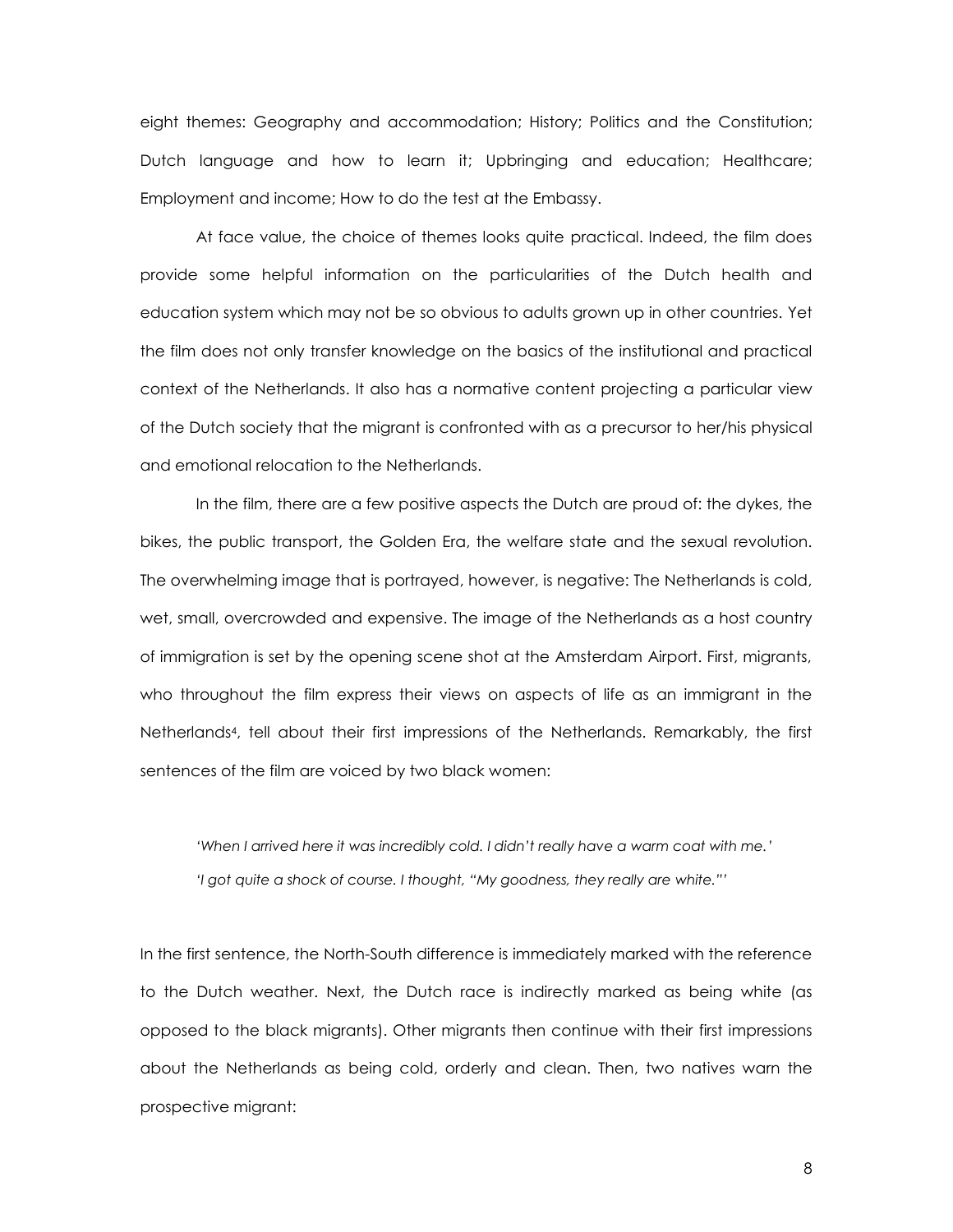*'It's not exactly, "Hi there, welcome, come in, sit down!" you know. "Good to see you here!" It's not like that.'*

*'I think you have to expect as a foreigner, as a newcomer to the Netherlands, that Dutch people really have very little patience.'*

The first native voices we hear in the film thus emphasise the fact that the migrants should not expect a welcoming attitude. To the contrary, Dutch people are defined as being impatient without making it clear in which context and thus homogenising the Dutch.

The introductory section is closed with a migrant saying that she has suffered from a 'culture shock'. This in itself can be seen as a way of referring to the usual effect of moving to another country, but by choosing an account that frames this process as a 'shock', the extent of the cultural difference between what is assumed to be the migrant's culture and the Dutch culture is dramatised. As such, the text creates a binary opposition between the Dutch culture and that of the migrants. Simultaneously, the migrants and their culture are positioned outside the Dutch society (Schinkel 2007).

The theme of cultural difference is a recurring theme in the film. Throughout the film, reference is made to the postulate that different cultures and different languages lead to a lack of comprehension between people. Ironically, the image that appears on the screen whilst making this argument consists of a group of adults speaking with each other in the garden and a multicultural group of children playing together at the playground. It is as if the mere presence of different cultures is assumed to cause miscommunication. This understanding is very much in line with the current dominant understanding of the multicultural society in the Netherlands and with the emphasis on learning the Dutch language. This is reflected in the recent government campaign titled '*Het begint met taal*' (It begins with language), with an advertisement spot showing migrants who speak their native languages and are not able to communicate with each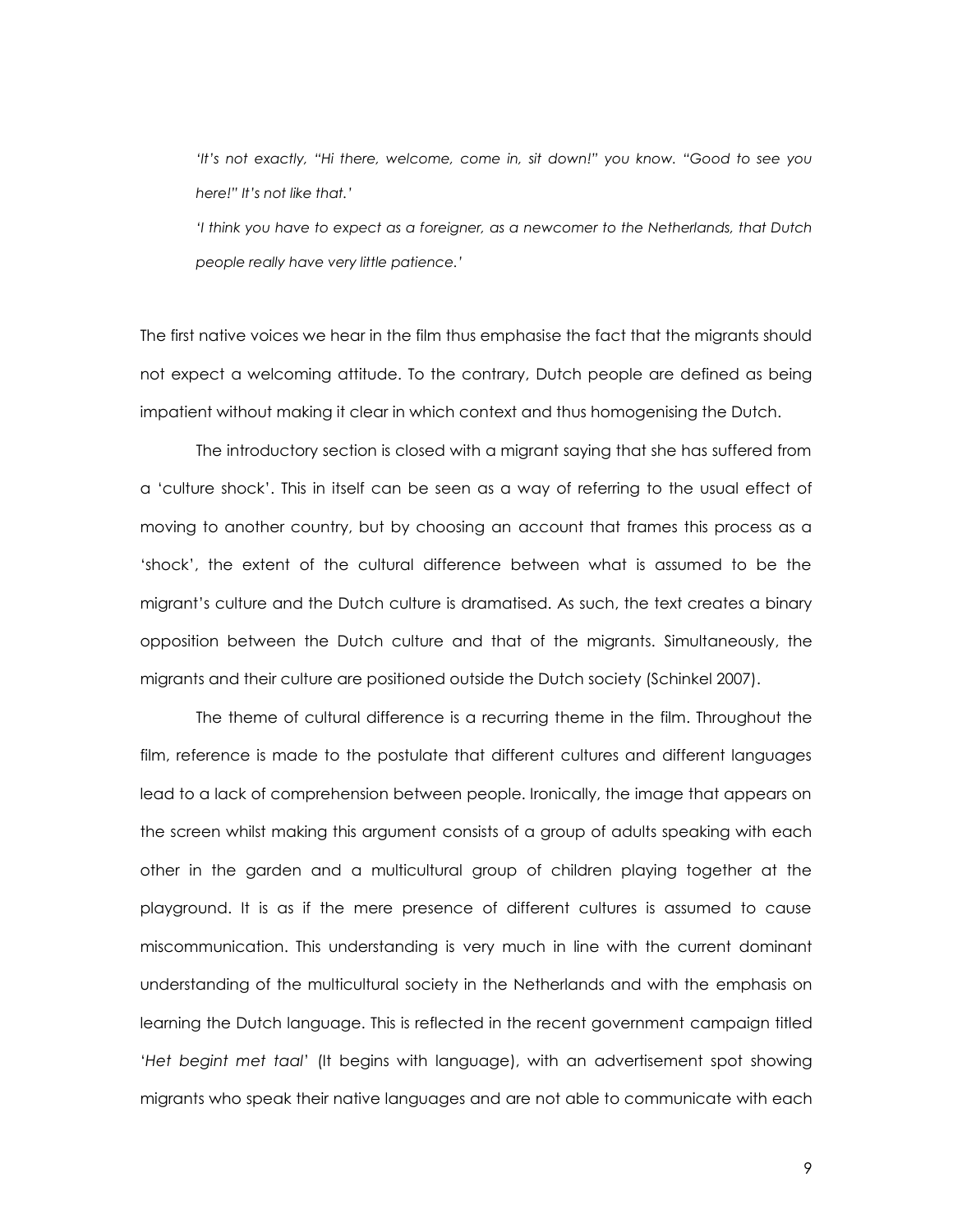other. The official idea lying behind the enhanced language requirements is that citizens cannot make full use of their rights and obligations without sufficient knowledge of the national language (Van Oers 2008: 43). However, this policy also echoes a broader assumption of nationalism that learning the language constitutes a precursor to belonging to the national community, i.e. the '"one nation, one language" ideology' (Bjornson 2007) which originates in 19th century nationalism (Wright 2008: 3).

National history-telling is crucial in distilling the self-image of nations. For the purpose of this article, it is particularly interesting to look into how immigration is framed in citizenship material. The Dutch immigration history begins with the  $17<sup>th</sup>$  century, referred to in Dutch history as the Golden Era. The Dutch are proud of this part of their immigration history which becomes also evident in the classification of the migrants in this era as having contributed to the welfare of the Netherlands. Whereas post-colonial immigration is presented in its (simplified) historical context, the migration of the 1960s and 70s is not framed as an economic contribution as the case of immigration of the Golden Era is. Instead, the guest workers are presented as having arrived to the Netherlands for doing low-skilled work – referred to as 'simple work*'* (*eenvoudig werk)*. The fact that these guest workers were actually invited to fulfil the economic needs of that period is not mentioned, thus downplayed.

One of the most interesting chapters of the film in terms of highlighting the culturalisation of citizenship is that on 'Politics and the Constitution'. The chapter begins with a factual introduction to the Dutch political system where the voting system and political parties are introduced. Then, the film touches upon features of the Dutch political system which have been controversial issues of public debate on the integration of migrants. First, freedom of speech and religion are highlighted as important bulwarks of the Dutch democratic system. These freedoms are followed up by an explanation of the limits of freedom. This discussion is predominantly reserved for making it clear that the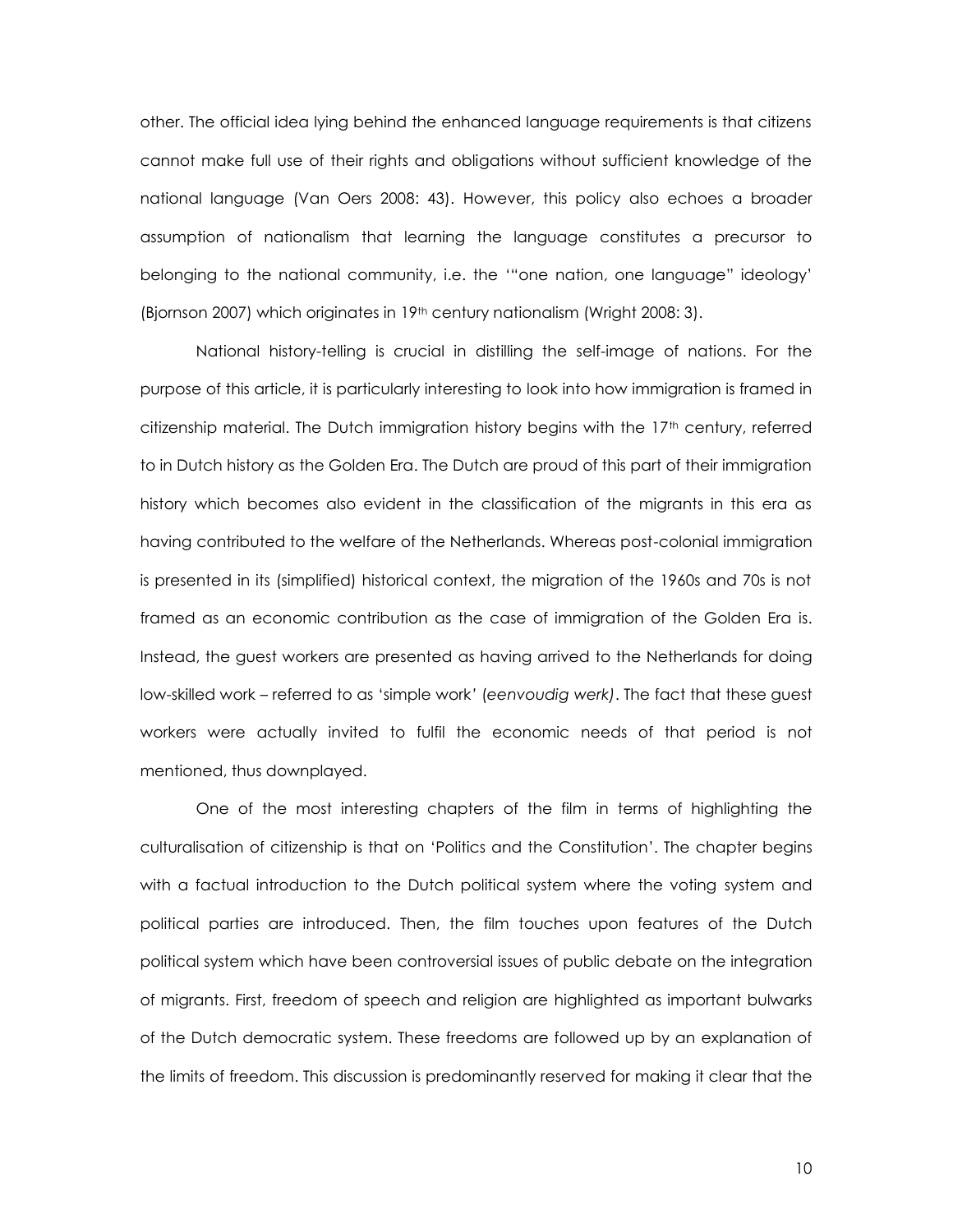Dutch law is particularly strict in domains related to - what is framed in the Dutch public debate as - the equality of the sexes. The only topics that are mentioned are Dutch laws against honour killings, domestic violence and female genital mutilation, which is a very selective treatment of gender equality that reflects the image of the target audience in the eyes of the Dutch state. The following excerpt is illustrative of the discourse used in handling these topics:

*A woman reports her husband to the police because he beats her at home. 'That's private', he says. 'That's abuse' says the police. Proof of the abuse shows he's guilty, so punishable by law.* [Flashed newspaper headline:] *Jail term for domestic abuse*

This is one of the most moralistic chapters of the film and speaks with a stern, authoritative and preaching voice. The presentation is supported by newspaper headlines which again highlights the fact that the selection of these topics highly reflects the Dutch public debate. Though this excerpt does not explicitly refer to migrants, against the backdrop of the Dutch public debate on these issues and the target audience of this film, it can be concluded that it is highly gendered and essentialist in its imagination of 'the non-Western migrant woman'. Almost echoing the image of the Oriental woman of the colonial age (Said 1995), the migrant woman is portrayed as passive and submissive and the Dutch state as the paternal saviour of oppressed women with its legislation. It is also in this chapter that we see the images of a kissing homosexual couple while introducing the Dutch law legalising homosexual marriages. Both the national image as well as the image of the migrant is thus homogenising as this chapter defines the Netherlands as a liberal democratic society which stands in contrast to the 'traditional migrant' who needs to be informed on secularism, democracy, freedom and women's rights.

Even though the official aim of the film is to initiate integration before entering the Dutch soil, the overwhelming focus on the negative and difficult aspects of immigrating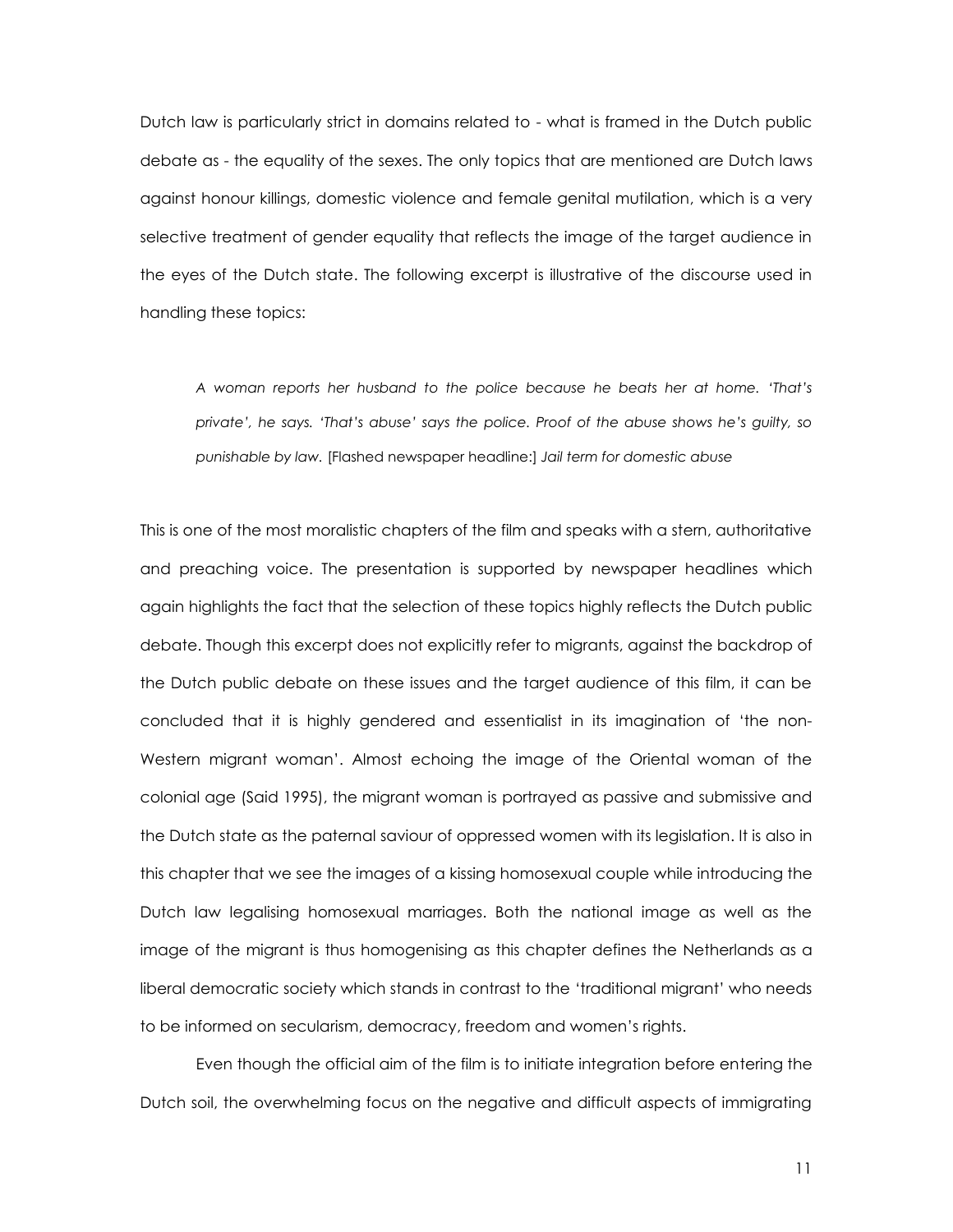to the Netherlands, suggests that the foremost aim is to select immigrants. The conveyed message is that the migrant should be prepared to accept all these aspects of the Netherlands before they embark. In case they do come to and stay in the Netherlands, they should be prepared to adjusting to the norms of the Dutch society. These norms, however, are not limited to rights and duties of the citizen but extend to sphere of daily behavioural norms. Going beyond gender issues, the film also explains how one is expected to react to nudity or how one should behave at a birthday party. In sum, the definition of the Dutch national identity and the integration demands of the Dutch state expand to the private sphere.

## *Vivre ensemble, en France (***Live together, in France***)!* **Welcome to Beautiful France, the Country of Liberty-Equality-Fraternity**

France has also introduced a pre-integration package for migrants of family unification. Put into force in 2008, the pre-integration test evaluates the migrant's knowledge of French and the Republican values. Migrants with insufficient knowledge are to receive a short language course and an introduction on the values of the Republic in the country where they are applying for the visa. Once in France, the migrant begins with her/his integration process by signing the Contract of Reception and Integration (*Contrat d'accueil et d'intégration*) which requires that the migrant complete a three-module integration package, consisting of the sub-modules French language (where needed), civic formation and living in France.

For the analysis of the French case, I use two publicly available pieces produced by government agents: excerpts of the introduction film *Vivre ensemble, en France* (Live together, in France) (ANAEM 2006) and the welcome booklet *Livret d'Accueil* (Ministère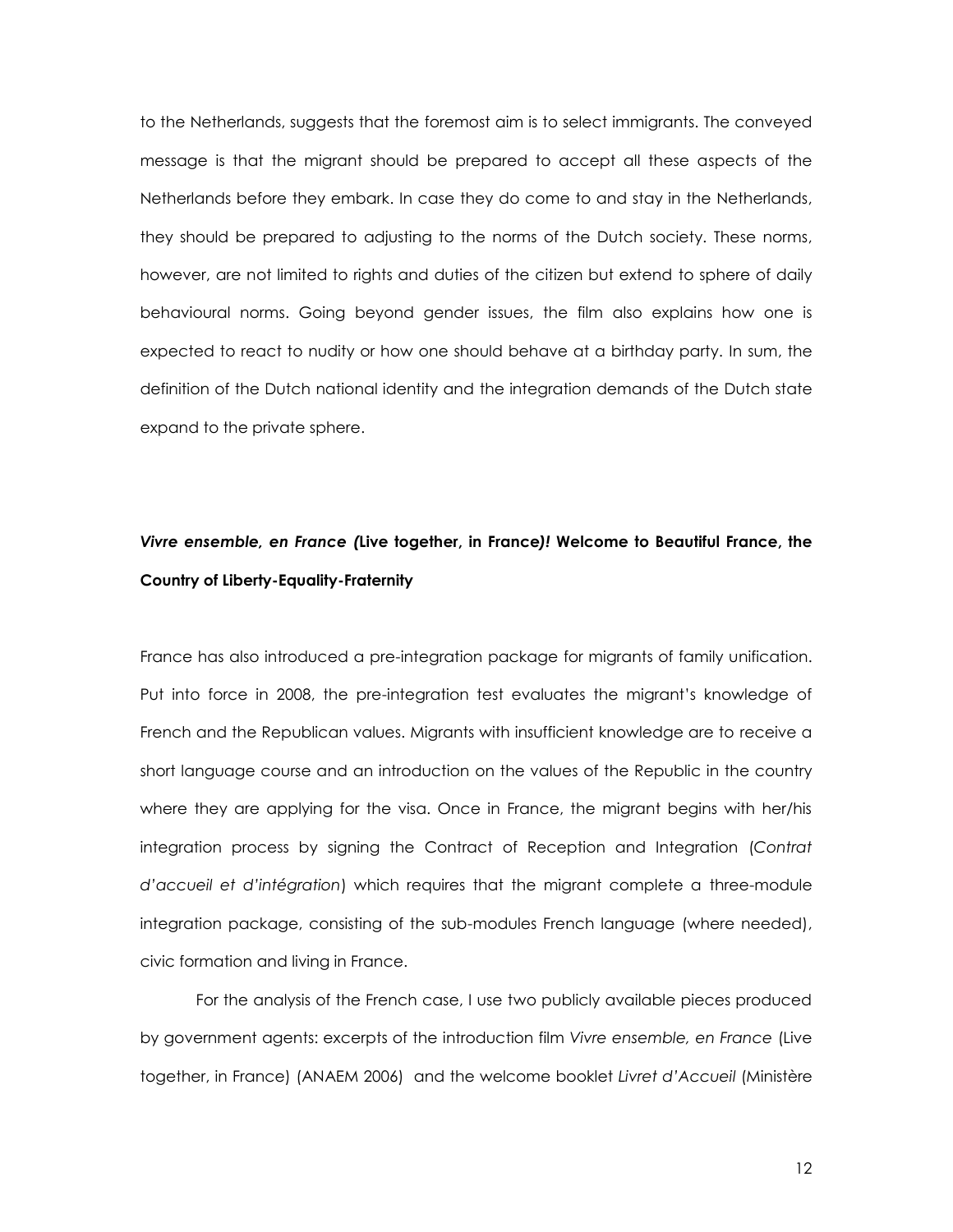de l'immigration, de l'intégration, de l'identité nationale et du développement solidaire 2008). Taken together, the film and the welcome book correspond to the Dutch preintegration film in terms of the kind and amount of information included. Yet the uses of communication media are different. In this sense, it is difficult to arrive at a direct comparison in terms of the images used, as film and written text offer different possibilities for presenting information.

The French film material I analyse is a part of the integration contract (CAI). The film is shown during the first activity of the civic integration program. In contrast to the extensive Dutch film, the French government has chosen for a short film which lasts 16 minutes and consists of six sub-sections: Introduction; Liberty, Equality, Fraternity; Equality between men and women; Learning French; Interview with Nejma Belhadj; The contract of welcome and integration. The choice of topics thus partly resembles the Dutch film. Due to its conciseness, the French film is particularly interesting to analyse as to which images and texts have been chosen for this presentation of France to newcomers in a nutshell.

The underlying tone and images of the French film are bright and sunny. Whereas the Dutch film has been filmed in autumn (except for the famous scenes with the topless woman and the kissing gay men), the French film has been filmed in the summer. The film begins with the image of the Eiffel Tower shining brightly and welcomes the newcomers to France. The images of France that have been chosen for the film show the beauty of France in sharp contrast to the dark images of the Dutch ghettos. The snapshots are those of happy people sitting and walking in parks and socialising with friends. The conveyed message is thus more one of pride. In contrast to the efforts of the Dutch film to counter the image of the Netherlands as paradise on earth, the tone of the French film is rather congratulating and welcoming of the migrant who has chosen France as a country of destination. Textually, the film opens with the following sentence: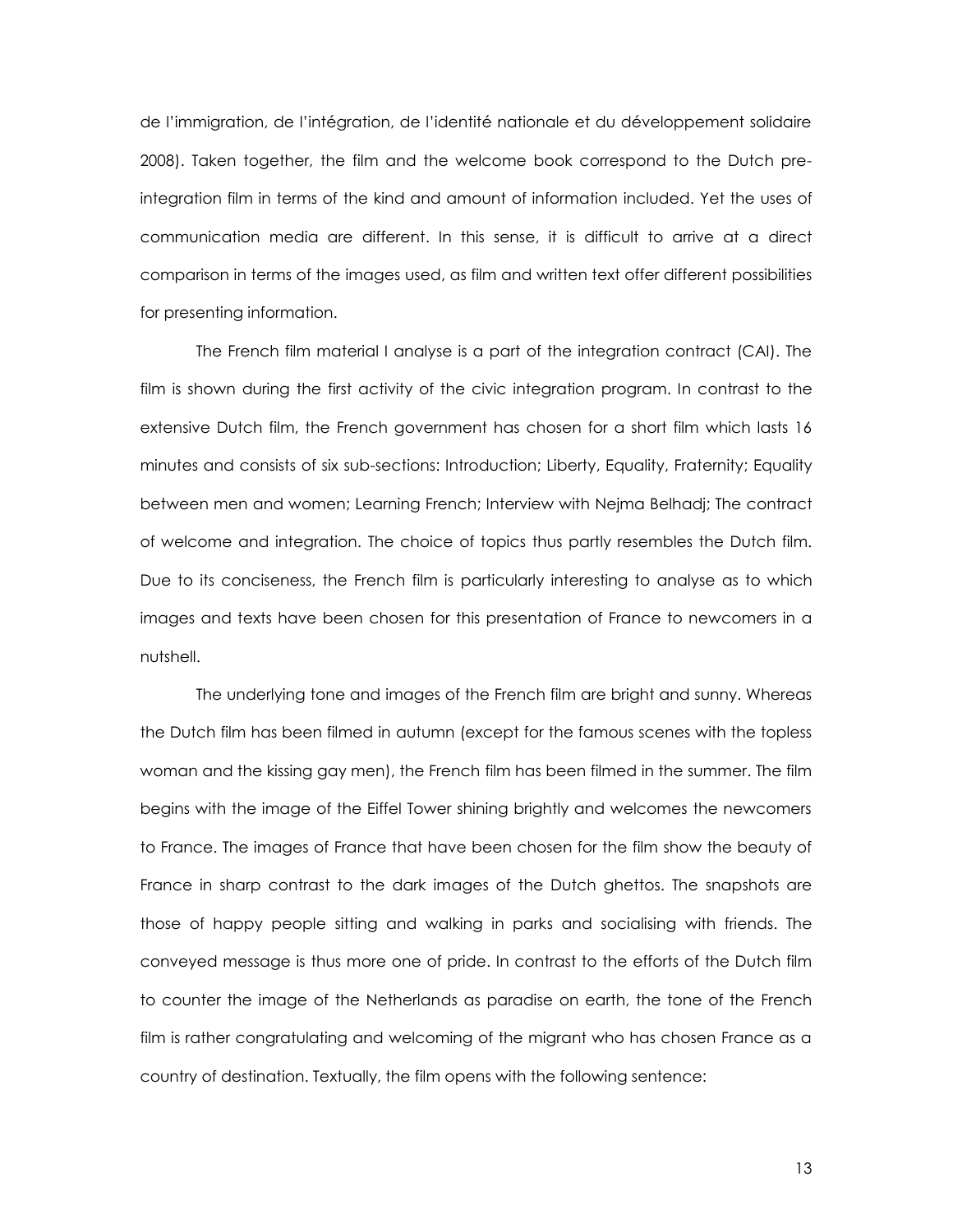*Each year, like you, almost 140,000 foreigners coming from different cultures settle down in France.*

The sentence addresses the newcomer directly and puts the migrant at ease by referring to the fact that there are thousands of others who choose to settle down in France. A similar approach is also to be seen in the recently founded institution, *Cité de l'immigration* (City of Immigration) which aims to display that the construction of the French state has historically incorporated different waves of immigration (Beaujeu 2008: 31).

The second sentence of the film excerpt moves directly to the importance of national identity:

Like all countries, France and the French people are attached to their culture and *fundamental values. To live together, it is necessary to understand them and to respect them.*

The attachment to one's culture and values is normalised by defining it as a trait of 'all countries'. Billig (1995) would view this as a typical feature of the discourse of banal nationalism wherein individuals are presumed to be socialised into the nation-state system and to relate to the assumptions underlying it, such as the fact that every nation has its own culture and values. In the French case, the focus on French values is not a recent phenomenon. French citizenship has always presupposed a moral component of what it means to be French (Favell 2001: 66). By the virtue of defining the contours of this *citoyenneté* (citizenship)*,* nationality laws have occupied a central space in debates on immigration and integration and have been closely linked to the concepts of nation and national identity (ibid: 63). <sup>5</sup> Becoming French has assumed having internalised the core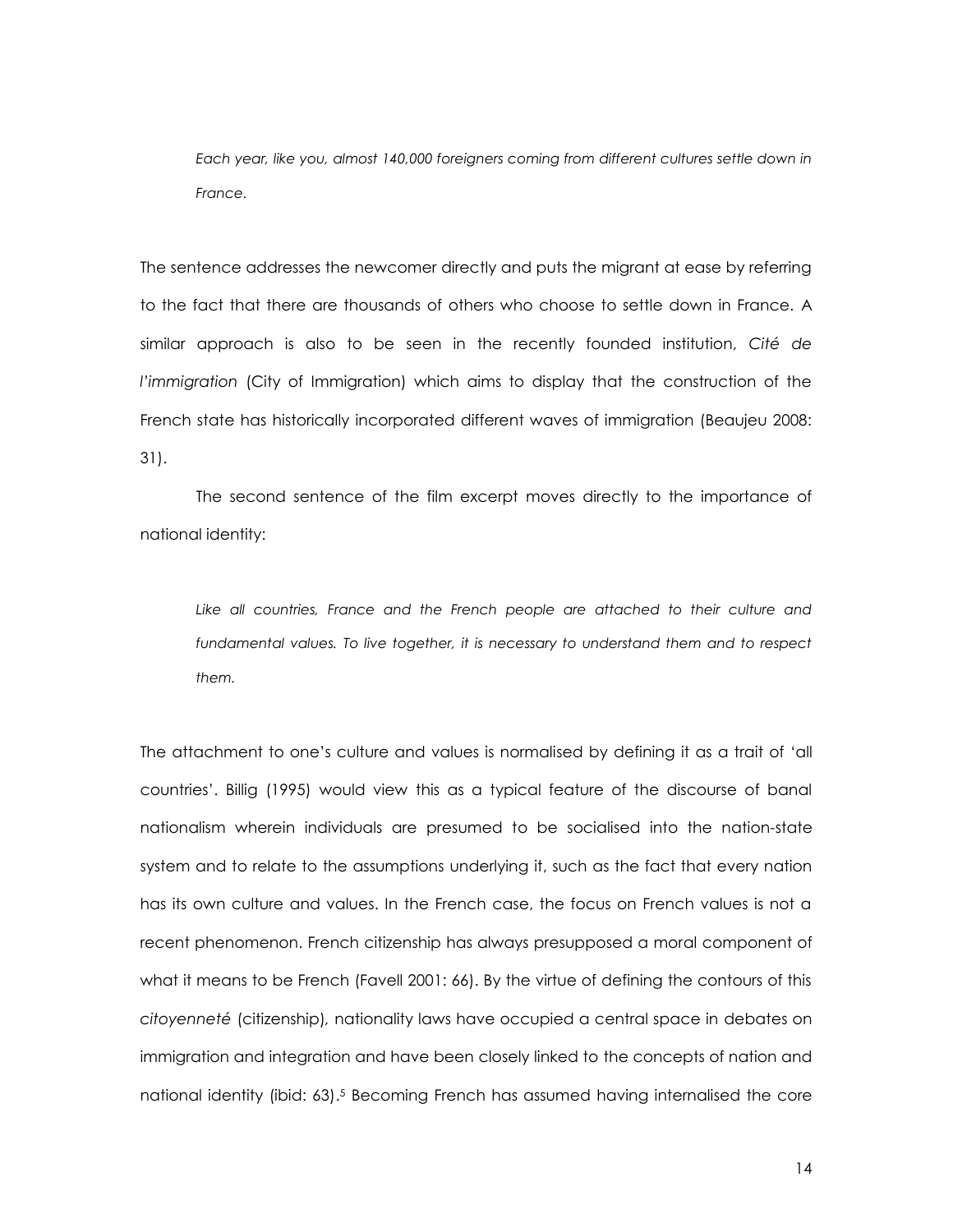values of the French Republic, echoed in the term *nationalité réussite* (succeeded nationality) with reference to immigrants who have fulfilled the moral and legal criteria for integration (ibid: 159). In this sense, one can speak of continuity in the development of the French concept of citizenship. What is significant, however, is that the assimilative power of the French state is not taken for granted anymore, but that the process of integration is codified and monitored through tying residence and citizenship entitlements with the contract of integration. Now, France also chooses for films and courses to convey its fundamental values to its newcomers.

The inclusion of a whole chapter on the French national motto 'Liberty, Equality, Fraternity' is not that surprising since these principles are considered as the cornerstones of the French republic and as 'France's gifts to the world' (Brubaker 1992: 44). The French state seems to be also occupied with the position of the migrant woman though, as the film includes a whole chapter on the equality of the sexes. In the framework of integration, the equality of the sexes seems to have been added to the Republican motto as it is mentioned separately. This principle is visually portrayed with the images of a female member of the parliament (MP) and a female bus driver. Simultaneously, the audio fragment tells us that women in France do not need any man's permission to work or to go outside and that they equally participate in the decisions concerning the family. This image is as homogenising as in the Dutch film. Whereas the French women and men are presented as being equal and emancipated, the migrant woman is implicitly assumed to face limitations with regard to her mobility and choices. The images of the female MP and bus driver are, however, far more emancipated than the images of working women in the Netherlands who are either working in the education, health, or sanitation sector, which reproduce the presence of women in the typically female dominated sectors.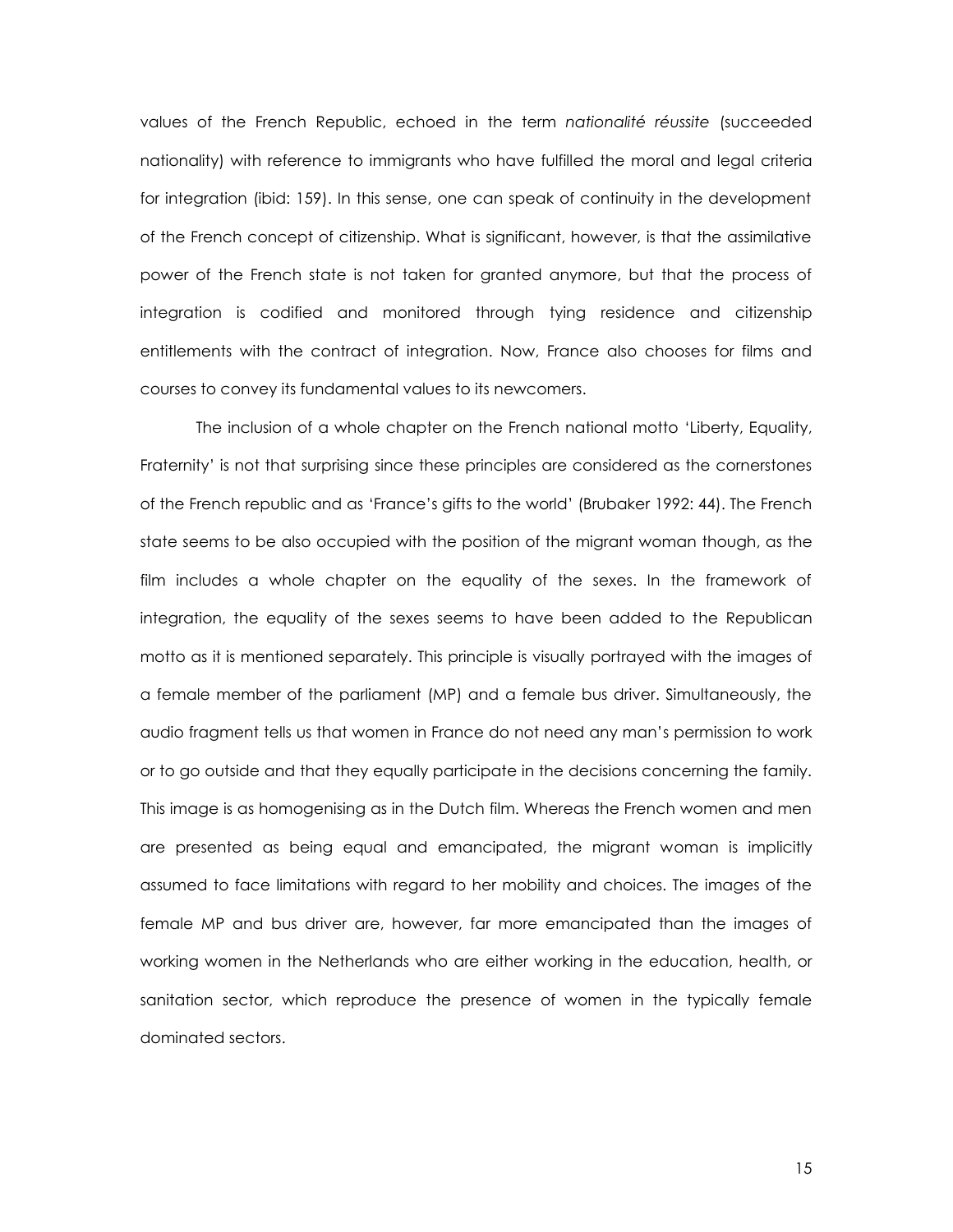Learning French is also attributed a separate chapter, but the tone of the French film is quite different from the Dutch film. It is presented more as a skill that will make the individual autonomous and help her/him find a job. This represents the labour market approach to language as an integration requirement (Bjornson 2007). France is actually one of the least demanding European countries in terms of the language level migrants are required to attain. This is partly due to the fact that France predominantly receives immigrants that already speak the language due to the French colonial legacy (ANAEM 2006: 11). Language does not constitute a high hurdle in France whereas it is a big issue in the Netherlands where most immigrants do not speak the language and have to follow extensive language courses to be able to reach a basic level that enables them to participate in the labour market (Joppke 2007a: 9-10).

In terms of the level of detail and content, the French welcoming booklet *Livret d'Accueil*, resembles the Dutch film. The booklet is divided into the following sections: France; Professional Life; Family Life; Educational Life; Health, Social Life and Practical Life. The booklet covers the main aspects of practical life and the content is highly reflective of the French debate on integration. Just like in the short film, the equality of the sexes is treated as a separate section in the chapter 'France' where it is presented as a 'fundamental principle of the French society'. The topics that are dealt with are: the equal rights and duties of women and men, liberty of marriage (as opposed to forced marriages and polygamous marriages), domestic violence and genital mutilation. The [French] women are described again as equal partners in decisions concerning the family. The liberty of marriage is introduced as a right stemming from international treaties.<sup>6</sup>

This section is followed by an explanation of the unacceptable practices with regard to marriage and domestic life. As in the Dutch film, the legal sanctions against domestic violence and genital mutilation are explicitly mentioned. This chapter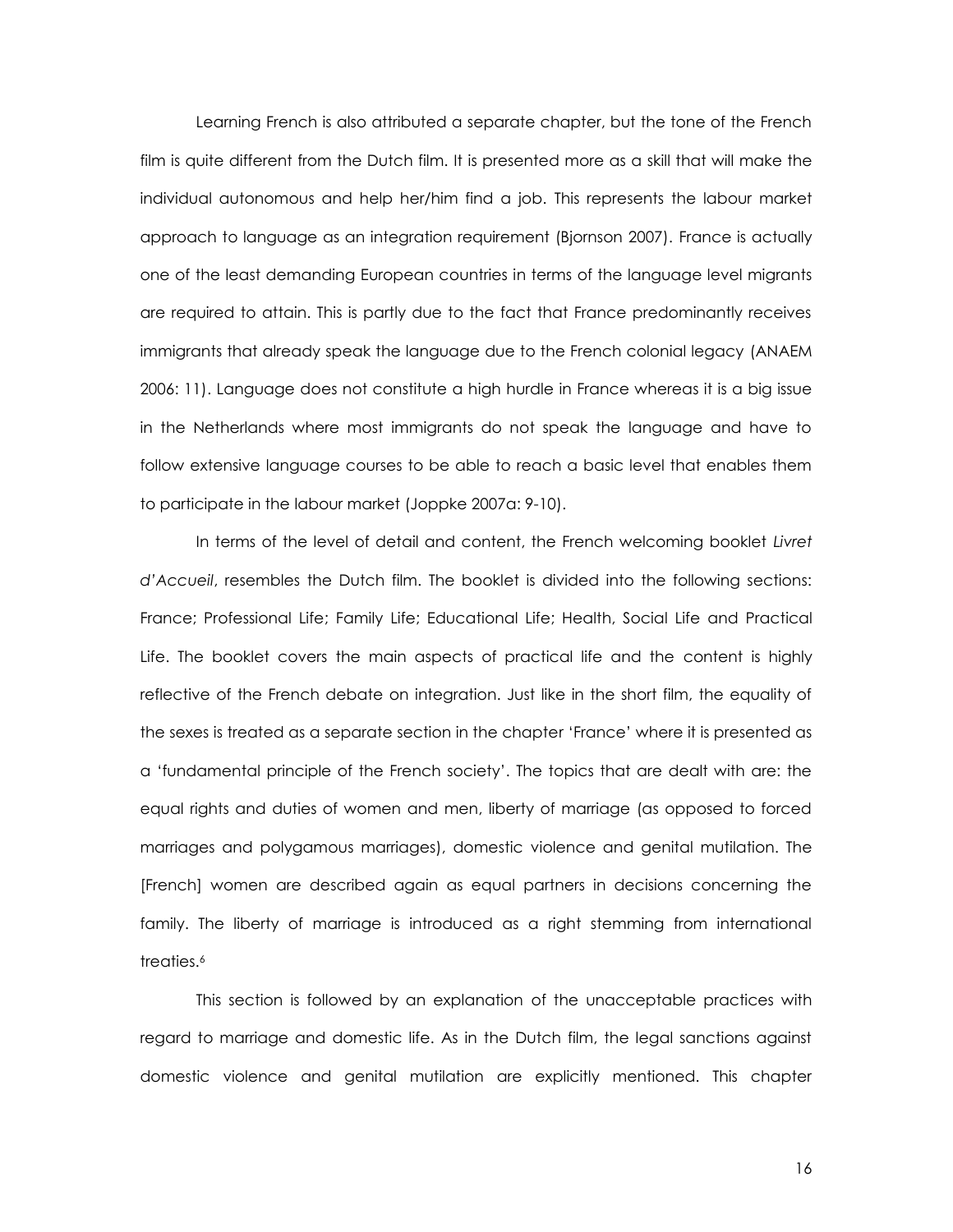resembles the style of the Dutch chapter on the equality of the sexes, as France is presented as a country with emancipated women and liberal marital lives. The use of the simple present tense frames these as a normality of French life. The explicit reference to practices such as forced and polygamous marriages targets the migrants who are thus implicitly assumed to uphold traditional, patriarchal values. These are then the 'essential attributes' which migrants are homogenously taken to possess *because* they come from and therefore belong to other national communities with Other national identities. Indeed, such practices have been referred to previously in reports of the French High Council on Integration as cultural specificities of Muslim or African populations that '*challenge the fundamental principles of the French society*' (Streiff-Fénart 2009: 220-1, emphasis in original). However, later in the booklet, in the chapter on 'Family Life', domestic violence is acknowledged as a phenomenon that concerns 'all social classes and cultures' (Ministère de l'immigration, de l'intégration, de l'identité nationale et du développement solidaire 2008: 26), which makes the message of the French booklet more universalistic and less externalising, thus not consistently essentialising it as a practice of other cultures and people.

Though the French booklet does not have any section on history which lends itself for direct comparison with the Dutch and British citizenship material, the concluding section of the chapter 'France' includes a sentence which signals the outlook towards migration and inclusion in the French national community in terms of history-telling. The following sentence is included in the sub-section on applying for French citizenship:

*Becoming French is an important choice which is a strong engagement for you and your children and involves an adherence to the values of the Republic and willingness [to accept] that the future of this country but also its past is from then on yours* (Ministère de l'immigration, de l'intégration, de l'identité nationale et du développement solidaire 2008: 18). *7*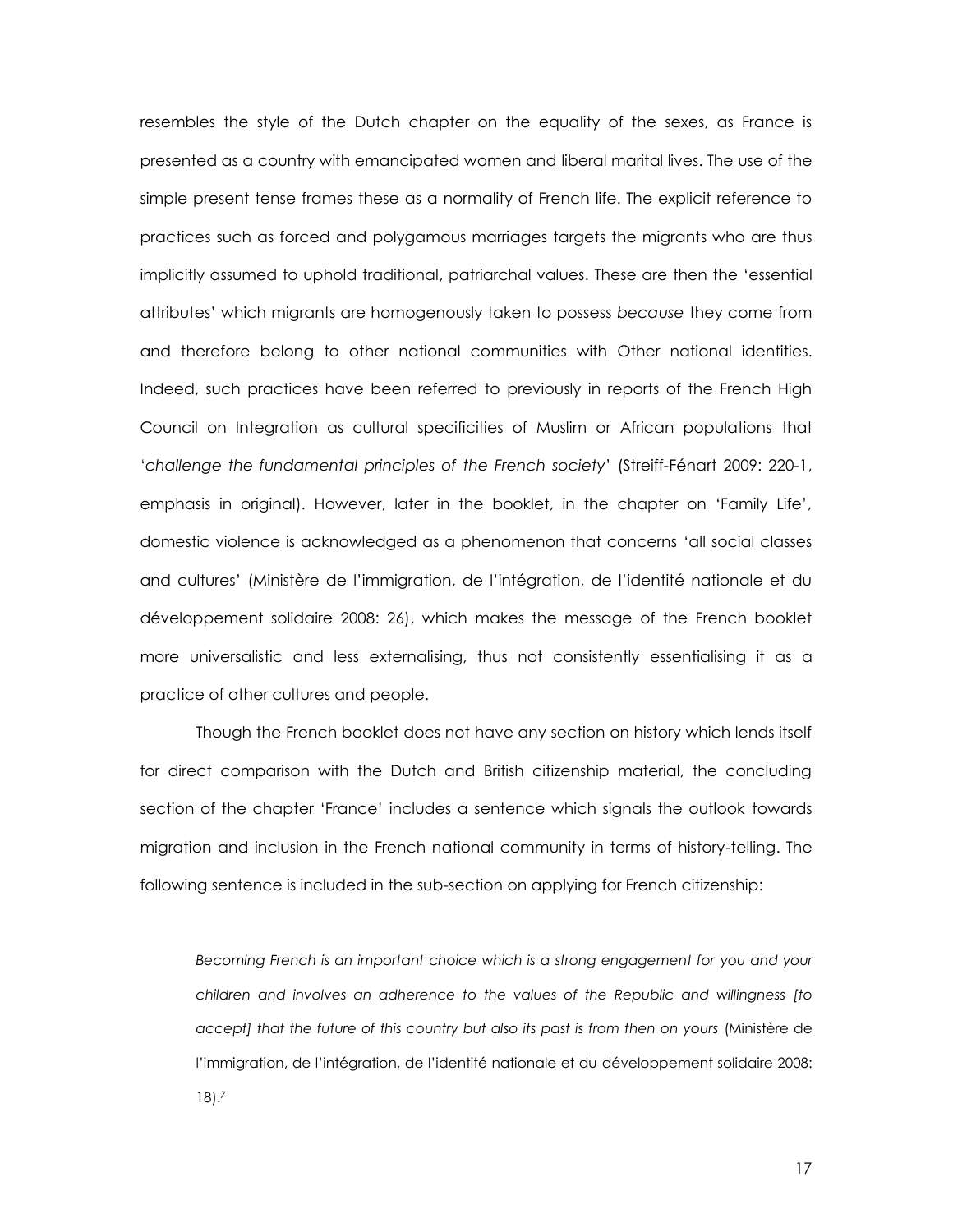This excerpt highlights the voluntary aspect of French citizenship (Brubaker 1992) by defining the acquisition of French citizenship as an important choice. At the same time, the loyalty aspect is also emphasised, which is then further explained as subscribing to the values of the French Republic and owning the past and the future of France. As such, this excerpt gives two messages: on the hand, the prospective citizen needs to internalise French values and the history of the French nation; on the other hand, s/he is also included in this history. Here, we see an assimilationist and universalist approach to citizenship (Brubaker 1992, Geddes 2003, Preuss et al. 2003) which is discursively inclusive of its migrants.

On the whole, though the French film and booklet do stress 'fundamental values', the emphasis is predominantly on the values of the Republic, by which the French understand the legally codified rights and duties. As such, the French texts are rather legalistic and state-centred. The highlighting of the equality of the sexes and the sections of the booklet on family life, however, diverge from this discursive pattern since they assume emancipated women as 'the French norm'. These sections also pertain to behaviour in the private sphere and are the most preaching in the way they address the reader, for example, by prescribing the ideal temperature of the room in which a baby should sleep (Ministère de l'immigration, de l'intégration, de l'identité nationale et du développement solidaire 2008: 43)..Hence the French citizenship package defines both public and private elements of the French national identity.

### **A Fair and Factual Welcome to** *Life in the United Kingdom*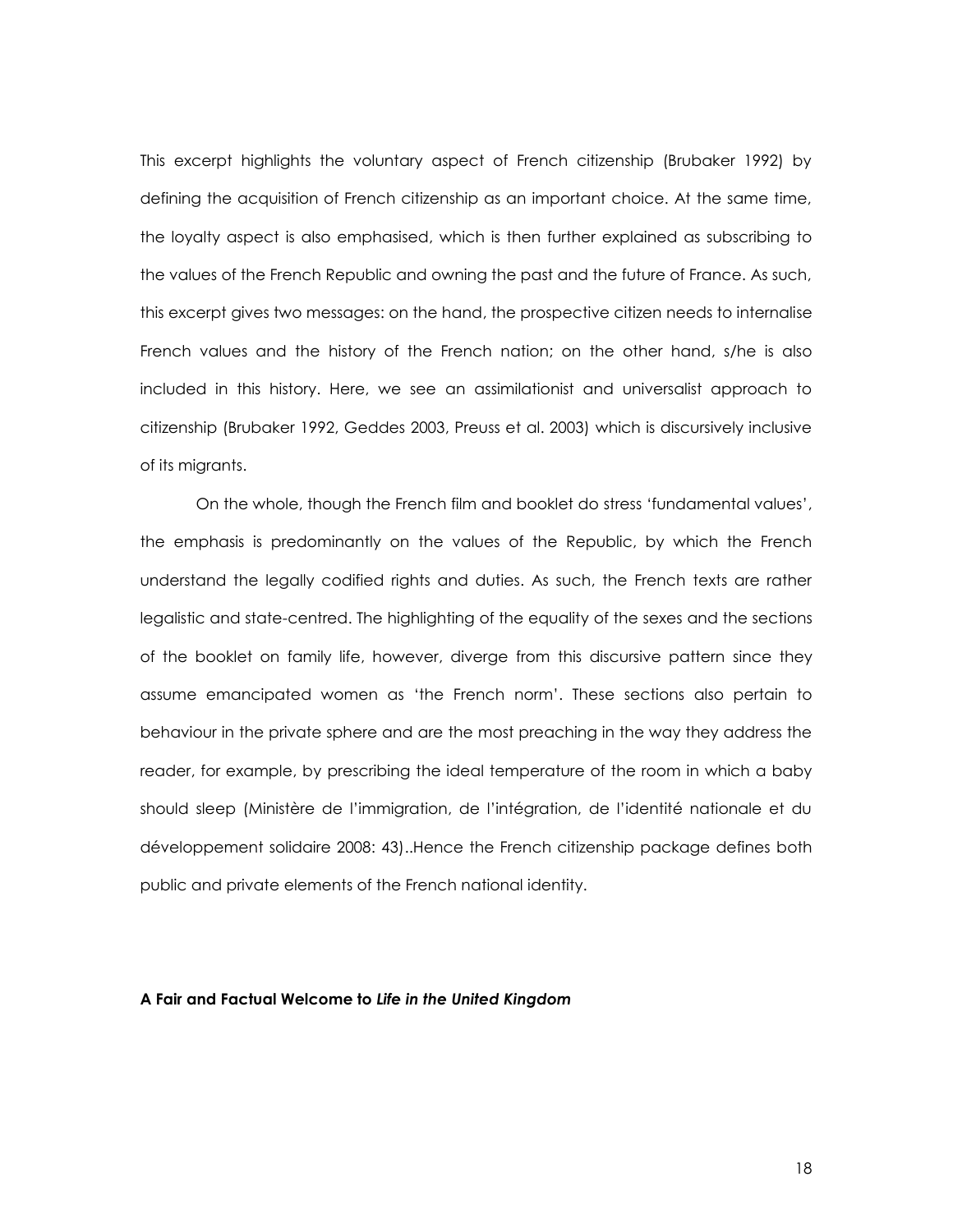In terms of the timing and the scope of integration demands, the United Kingdom can be considered the least demanding of the three countries since only those who wish to apply for British citizenship or permanent residence are subject to formal integration tests or courses. For migrants who have a sufficient level of English, the requirement is to pass the *Life in the UK Test*. Those with a lower level of English need to attend combined English language and citizenship course (UK Border Agency 2010). The Home Office has published preparatory books for the *Life in the UK Test*: a textbook encompassing the required knowledge on Britain and a test book with examples of questions. These two books correspond to the citizenship material in the two other countries in terms of content. For the comparison of visual material, I rely on the pictures in the preparatory textbook.

Life in the UK test includes quite detailed questions as well as general questions on 'important aspects of life in Britain today' (Home Office 2007: 4). The preparation book consists of the following sections: The Making of the United Kingdom: history; A changing society; UK Today: A profile; How the United Kingdom is governed; Everyday needs; Employment; Knowing the law; Sources of help and information; Building better communities. The last three chapters are not included in the examination. Chapter 1, which is the chapter on the British history, was initially also excluded from the test. Recently, the government has announced plans to 'tighten' the procedures further by introducing a new two-stage system (Kelly 2009). According to the new system, the first test will focus on practical information about life in the United Kingdom and will be taken during the probationary citizenship stage, and a final test will include the 'more challenging topics' including history and politics (idem).

In terms of national history-telling, the British citizenship book can be characterised as reflexive since the history chapter begins with the explicit statement that: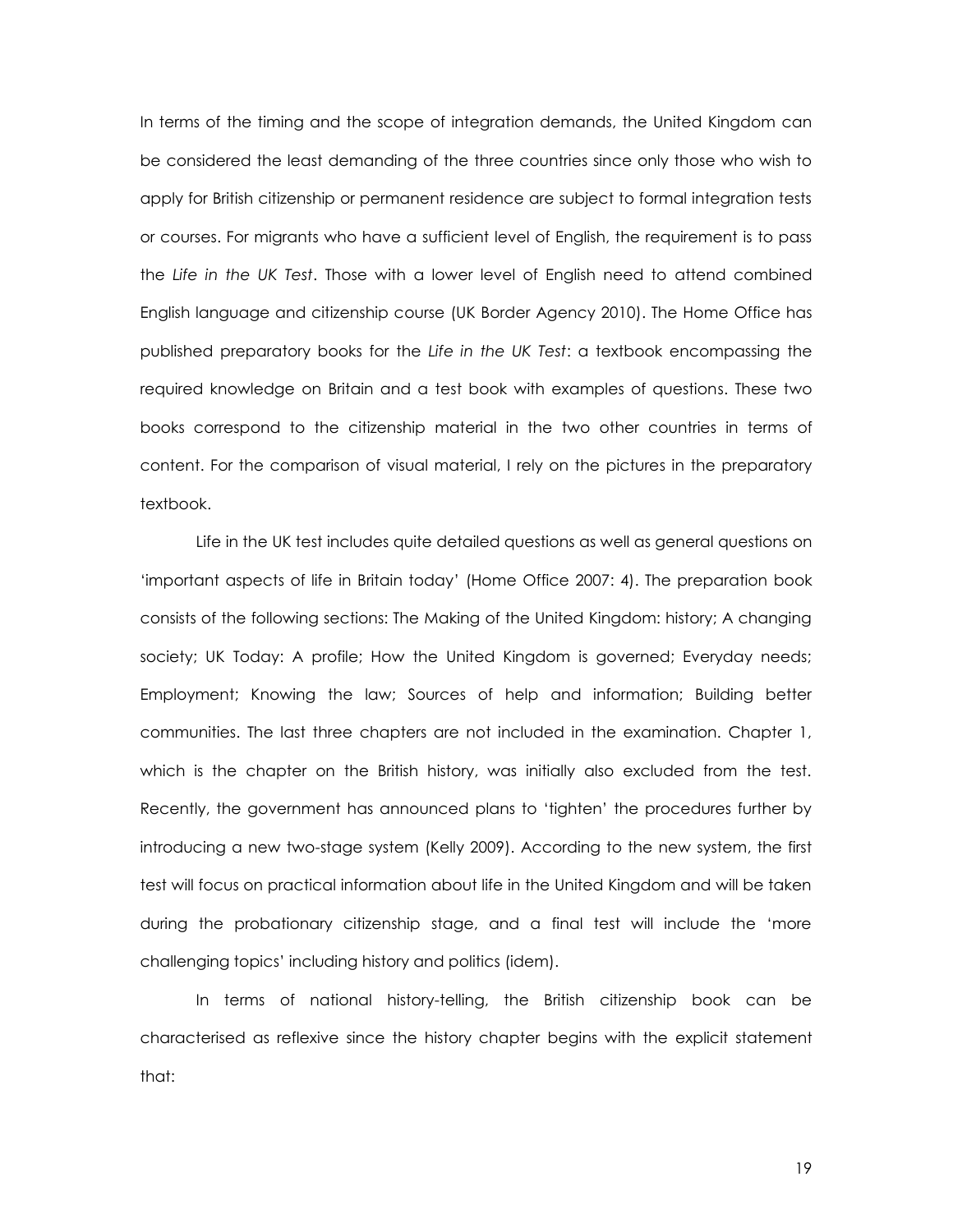*Any account of history … is only one interpretation. Historians often disagree about what to include and what to exclude in historical accounts* (Home Office 2007: 4)*.*

The book thus admits the fact that this is the take of the British state on national history. The history chapter in the British book is quite comprehensive and includes a lot of dates, names and factual details. This probably explains why the historical part was initially not included in the citizenship test. The relativist stance regarding history is also reflected in the sections on identity:

*In the United Kingdom, national identity and citizenship do not always mean the same thing* (Home Office 2007: 7)*.*

In this statement, citizenship is separated from identity, indicating that the British state recognises that these two need not overlap. This is partly due to the multinational composition of the UK where the Scottish, Welsh and Irish identities are institutionally recognised as separate national identities next to the English national identity under the umbrella of British citizenship. The plurality of recognised identities in the UK thus diverges from the theoretic assumption of nationalism equating the nation-state with one national identity. As such, the French and British nationhood differ from each other: 'Whereas in the Republic, nation, state and individual identity are necessarily conflated, the emptiness of modern UK constitutionalism determines that the national polity has no identity-forming primacy, so that "Britishness" remains a natural or social construct.' (Everson 2003: 79)

Others have argued that the combination of this 'nation-neutral' view on nationality and the sovereignty of the British Parliament as opposed to the British citizens have facilitated the inclusion of newcomers and the establishment of a multicultural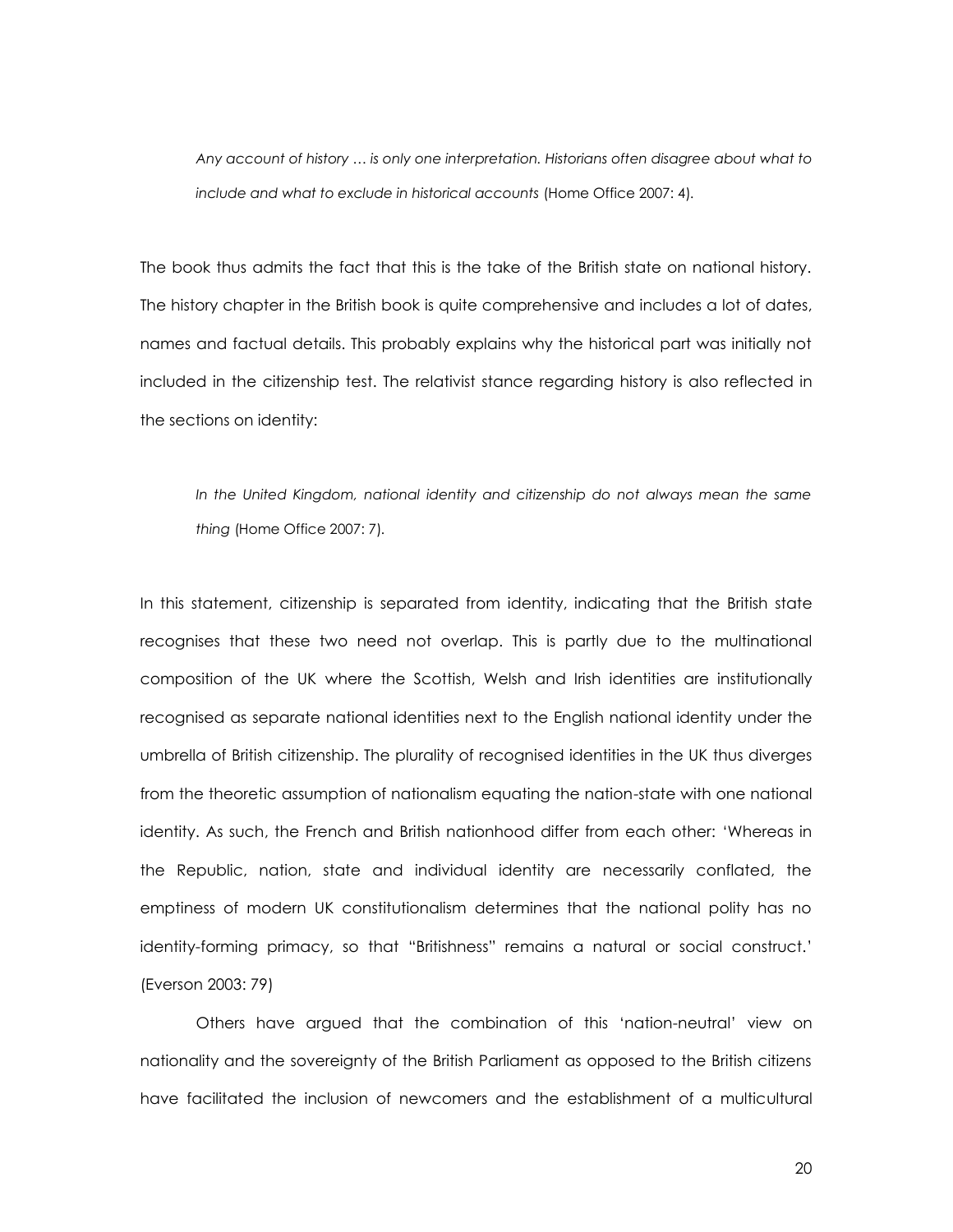society (Preuss et al. 2003: 11). The inclusion of migrants in the national imaginary is also reflected in the *Life in the UK* book by explicitly recognising minority identities:

*In addition to national diversity, there is a very long tradition of ethnic and religious diversity in the United Kingdom* (Home Office 2007: 7)*.*

This excerpt owns the national, ethnic and religious diversity in the UK. The pictures included in the book also mirror this diversity as all but one picture show multicultural/multiracial groups of people. This is in line with the British discourse on citizenship and the British integration model which are commonly characterised as multicultural (Berthoud and Beishon 1997, Favell 2001, Geddes 2003, Vasta 2007). This is also the self-description of Britain which is made once more explicit towards the end of the history chapter:

*The UK is … a more pluralistic society than it was 100 years ago, both in ethnic and religious terms. Post-war immigration means that 10% of the population has a parent or grandparent born outside the UK…. The UK has been a multi-national and multi-cultural society for a long time, without this being a threat to its British identity, or its English, Scottish, Welsh or Irish cultural and national identities* (Home Office 2007: 25)*.*

In this excerpt the pluralism of the British society is linked to post-war immigration and the ethnic and religious diversity. The last sentence of the history chapter, however, is somewhat ambiguous. On the one hand, it defines the UK as a multicultural and multinational society. On the other hand, the British, English, Scottish, Welsh and Irish identities are separately mentioned to point out that multiculturalism does not threaten these identities. As such, it is not that clear what the 'British identity' refers to. Is it a separate (national) identity? If the multicultural and multinational character of the British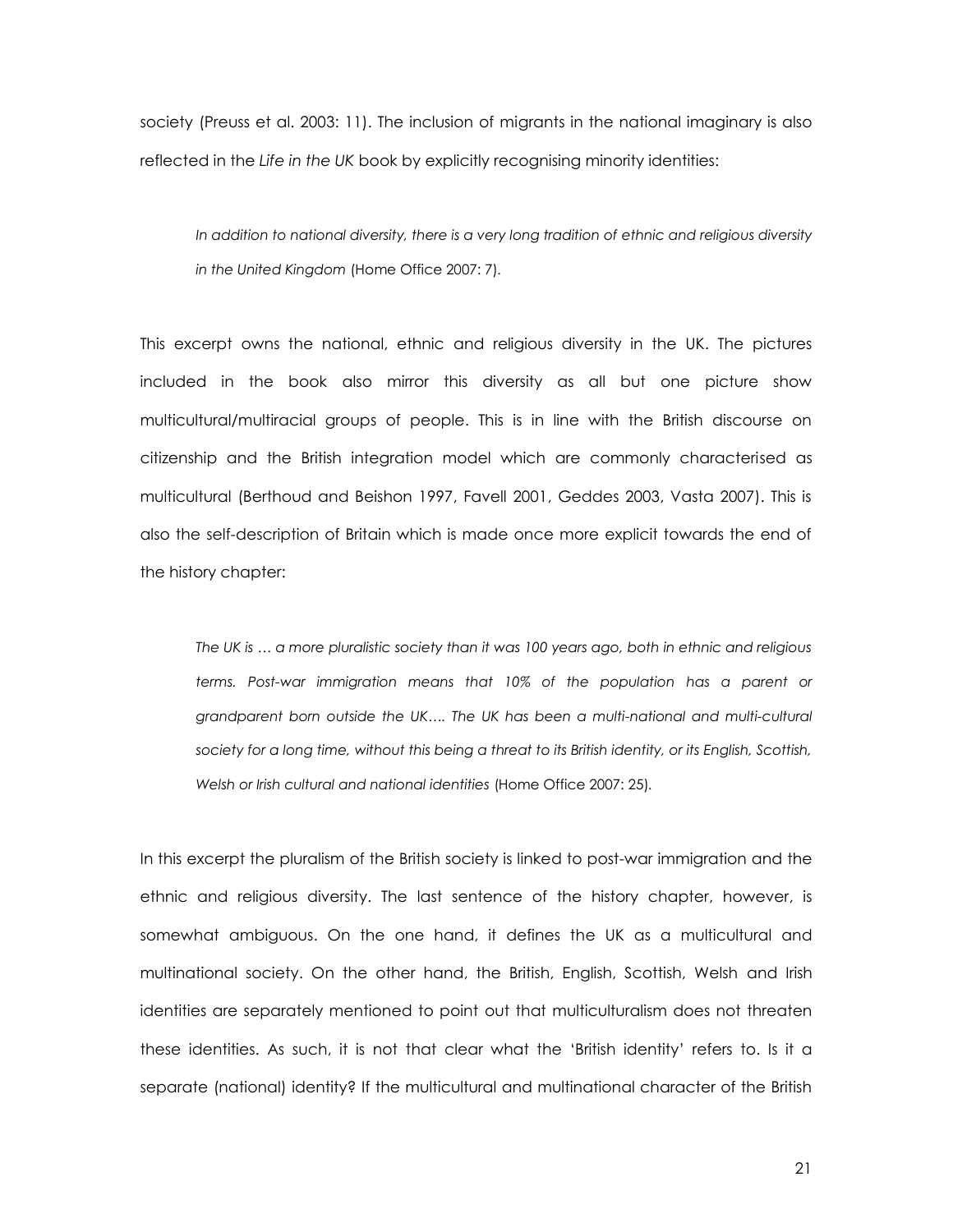society were the defining characteristics of the 'British identity', it is not clear why it would be threatened in the first place. This could be also interpreted as a move away from a multicultural definition to a 'stronger sense of Englishness (or Britishness) to which immigrants must conform' (Kumar 2006: 424). Yet the British do not seem resolute on what this identity is, as the citizenship book consistently refers to diversity and change.

In terms of migration history, the British narrative highly resembles the Dutch one. It offers and explanation of each wave of immigration, which either stems from the needs of the migrant group or the UK. The Irish migrants are the only group who are explicitly praised for their contribution to creating Britain's industrial infrastructure (Home Office 2007: 20, 27), both in the 'History' and 'Changing Society' chapters. The post-war immigration is described as having occurred due to the lack of labour power, as a result of which people were 'encouraged' or 'invited to come and work'(Home Office 2007: 27). The contribution is further not commented upon.

The British book also presents a diversified picture as to the position of women in British society. The section, 'The changing role of women', uses labour market participation statistics as an indicator for the equality of sexes, even though the sharing of responsibilities of the household is also briefly mentioned. The text is nuanced with regard to women's position in the labour market: Whilst mentioning that women are now active in a wide range of activities, it also points to the fact that they continue to be employed in traditional female areas, to have the main responsibility for childcare and housework and to earn less then men (Home Office 2007: 29). The 'British women' are thus not homogenised and presented as being all emancipated which is the case in the Dutch and French citizenship material. Furthermore, room for change is also allowed, not only by focusing on the 'changing role of women' but also by explicitly referring to the changing attitudes in this area. Also, the use of words such as 'today' or 'now' highlight the fact that the book gives a snapshot of the current situation and refrains from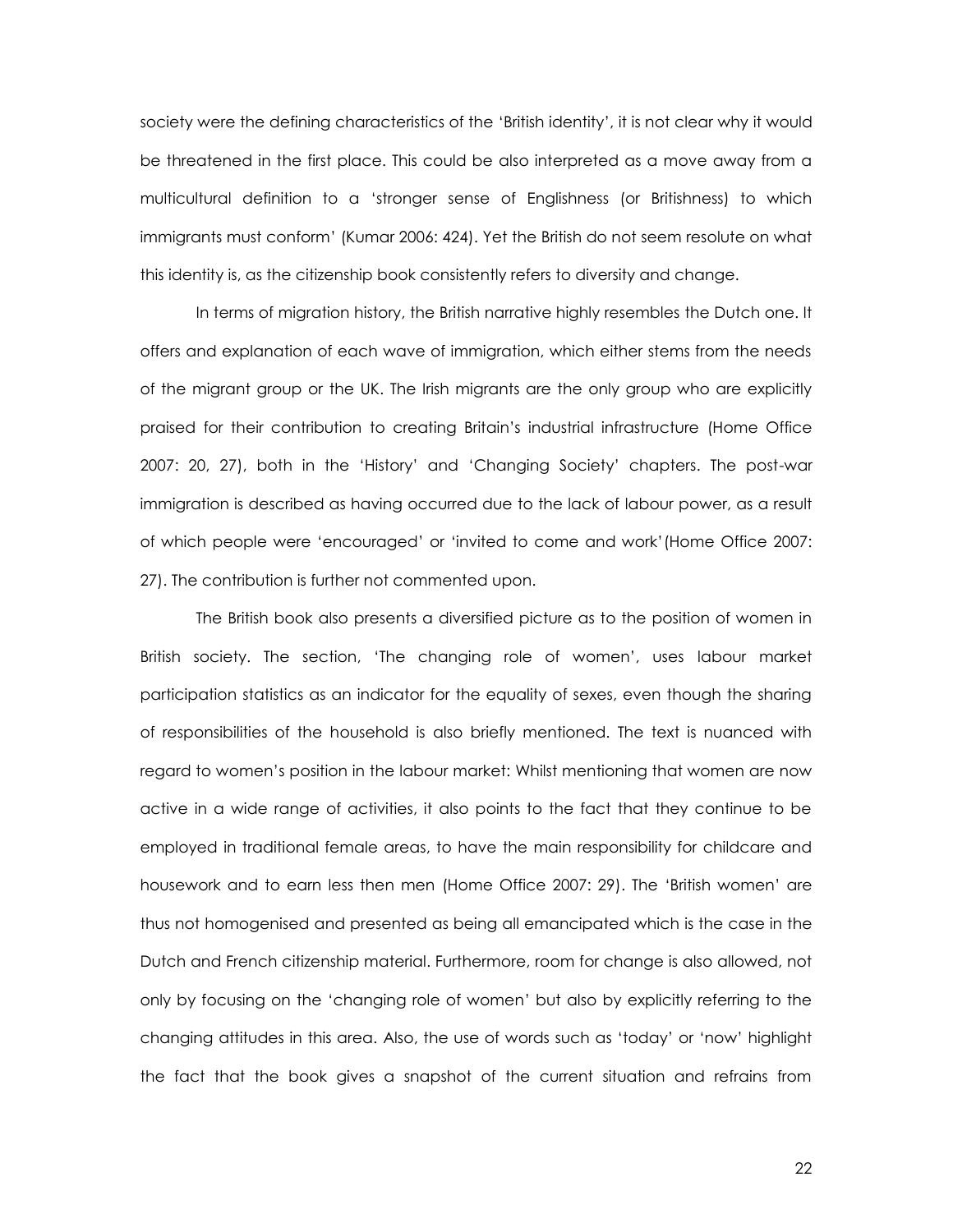generalising and essentialising. On the other hand, the reference to the present time could alternatively be interpreted as a distancing from the past and from practices which are assumed to belong to the past, such as patriarchal conceptions of the division of labour between the sexes. The fact that some women stay at home and do not work is also mentioned as an alternative. Again, statistics are used to show that this is not so common:

Research shows that very few people today believe that women in Britain should stay at *home and not go out to work. Today, almost three-quarters of women with school-age children are in paid work* (Home Office 2007: 29)*.*

In this excerpt, women who do not have paid work are described as a minority of the society with the help of statistical evidence. Statistics can indeed be used by policymakers as tools to highlight the 'statistical difference' of certain groups in society which in turn reinforces the essentialisation of these groups (De Zwart 2009). Even though it might be argued that there is a subtle mechanism of marginalisation present here, given the general relativism which predominates the British citizenship material, I interpret as a way of showing diversity of opinions whilst avoiding confrontation or direct value judgement.

The section of the *Life in the UK* book on 'Children, family and young people' is also demonstrative in terms of the discourse adopted by the British. As in the section over the equality of the sexes, the descriptions of family life in the UK refer to the diversity of practices by referring to statistics as well as the changing nature of them. Values are not made absolute but are described as a product of societal dynamics. Furthermore, minority practices are also recognised: Whilst referring to the practice of young people leaving their family home when they reach adulthood, this is qualified by the use of the word 'many' and by adding that this is not the practice in every community. The text on 'forced marriages' under the 'Knowing the Law' Chapter, however, is more absolute: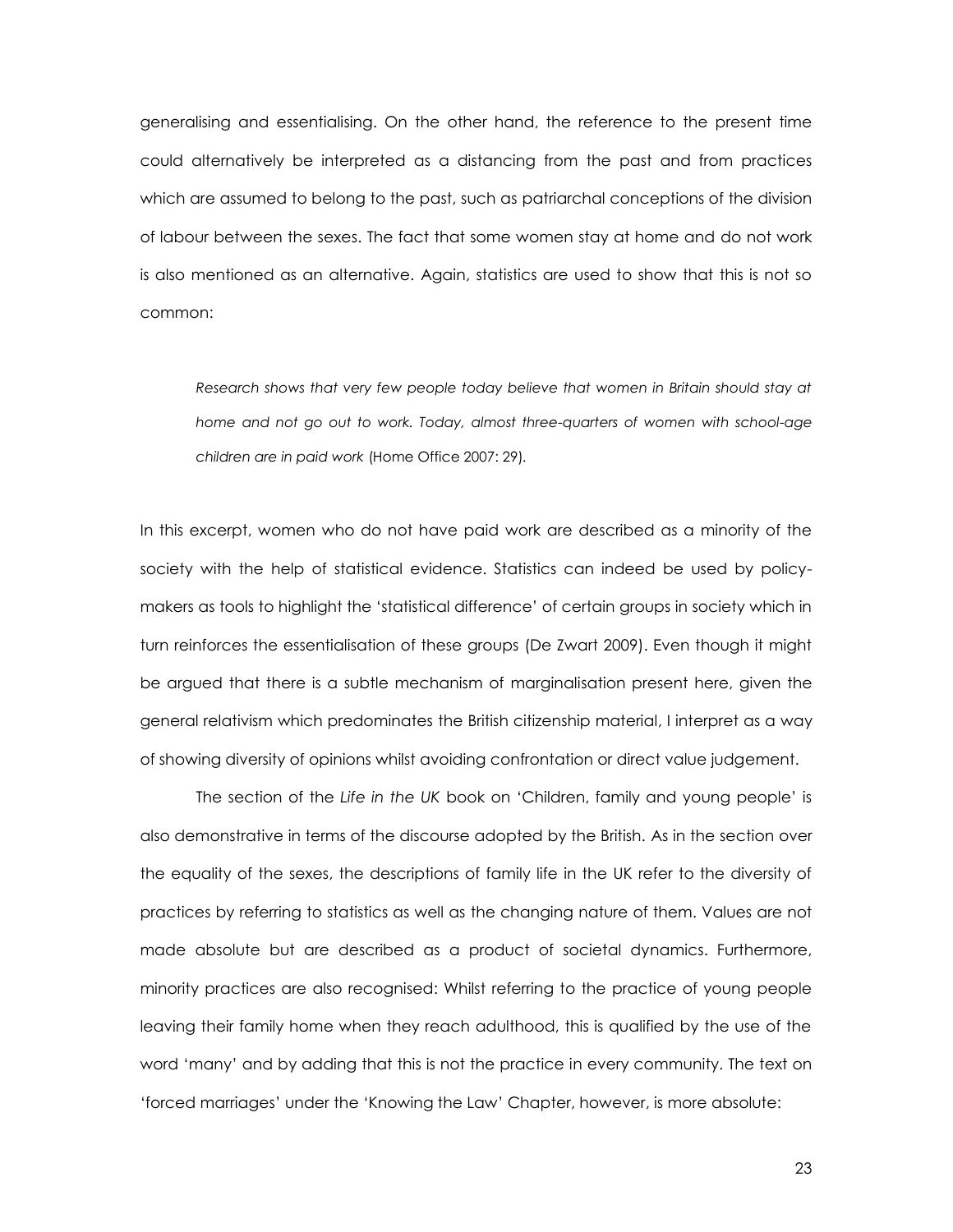*No one can be forced to get married regardless of how strong the wishes of their family may be* (Home Office 2007: 94)*.*

This is the closest the British citizenship book gets close to the Dutch and French texts. Forced marriages are controversial in the British context as honour killings are in the Netherlands and polygamy in France. In all cases, women who are assumed to be the subjects of these practices are presented as incapable of agency, operating on the stereotypical assumption that men or parents from particular cultural groups are coercive and women submissive (Philips 2007: 9). Except in the case of forced marriages, however, the British text does not use a moralising but descriptive tone whilst speaking of divergent social practices, as opposed to the Dutch and French texts which create a binary of normal vs. unacceptable practices with regard to gender relations and family life. If we can speak of cultural citizenship in the British case, we should be speaking of multicultural citizenship since the British citizenship package emphasises multiplicity instead of unity.

#### **Discussion**

This article aimed to assess whether and how national imaginaries are depicted in citizenship packages of the Netherlands, France and the United Kingdom. To distinguish new nationalisms from the nation-building nationalisms of the 19<sup>th</sup> century, I have coined the term *nation-freezing* to make sense of new nationalisms. Whereas classical nationalism tended to focus on establishing a discourse of unity at the level of symbols and institutions of the public sphere, new nationalism intrudes in the private sphere. This observation supports the argument made earlier by Gerard Delanty (1996) who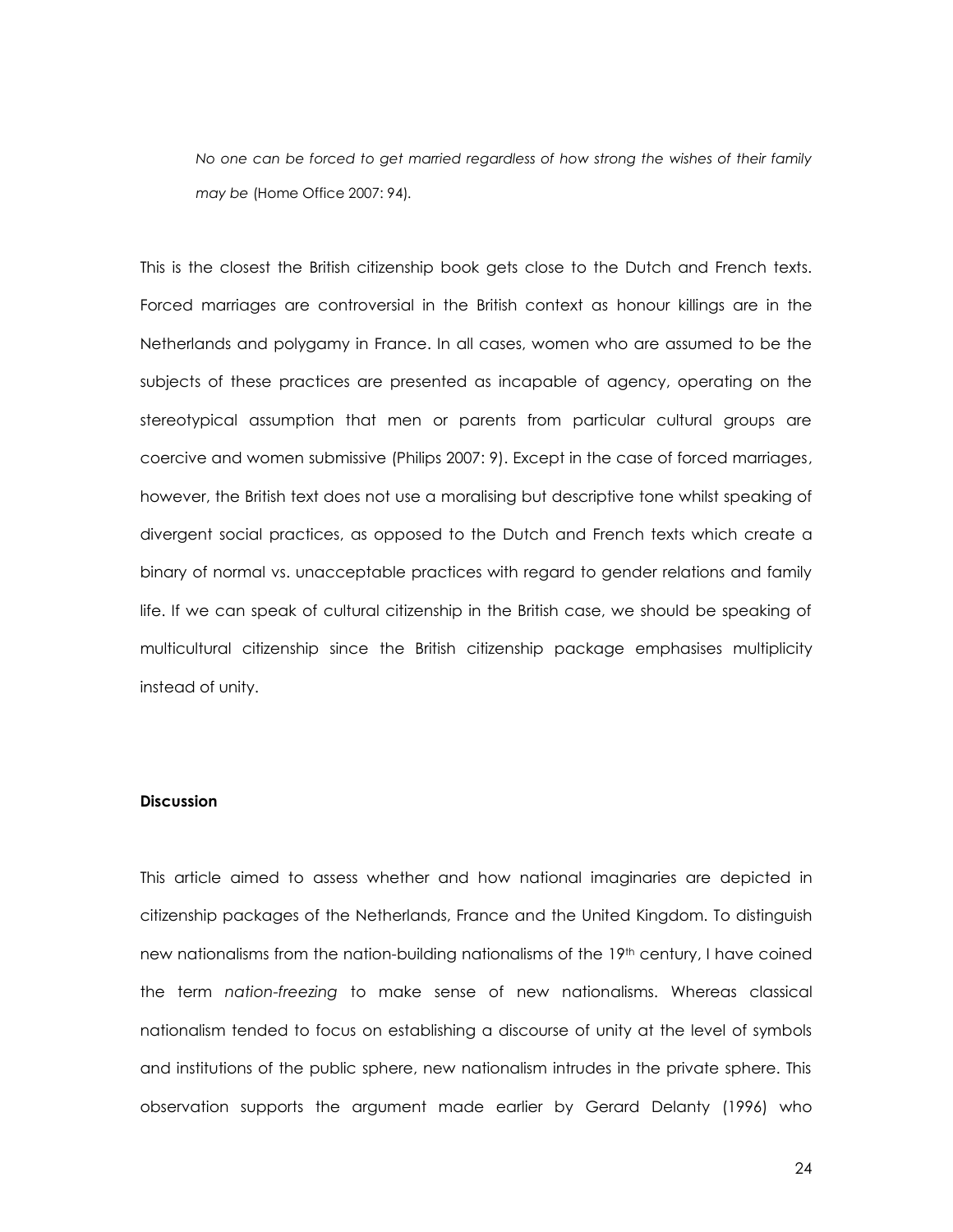characterised cultural nationalism as being more diffuse, focusing on less obvious reference points and pervading everyday life. I observe this trend the strongest in the Netherlands. This can be see as a manifestation of the large role the Dutch state assumes in the field of immigrant integration – in Michalowski's words, 'even the details of social interactions are considered to fall under the scope of state action' (Michalowski 2009: 21). The French approach mixes an emphasis on state symbols with a focus on the private sphere. Though the British material also refers to the practices in the private sphere, the discourse is not moralising.

The concept of nation-freezing fits the Dutch case the most. Not only does the citizenship material assume a unitary national identity, but it also does not offer any space for divergent practices and at times strongly qualifies these practices as unacceptable. The message given to the migrant is that s/he is expected to adjust to the 'liberal' Dutch societal norms as defined by the state in its integration material. Not only is the Dutch national identity pictured as a monolithic entity, the migrant and her/his 'culture' is also addressed throughout as traditional and in need of adjustment to Dutch norms. Furthermore, the Dutch integration film adopts a 'clash of cultures' hypothesis whereby difference in cultures is persistently referred to as leading to lack of communication, understanding and to problems. According to critics, the Dutch approach can be described as 'social hypochondria' (Schinkel 2007) as the state increasingly focuses on social problems infecting the national body as a way of reinventing itself in the global world order. In order to fix social ills, the state directs its attention increasingly on the private sphere. Furthermore, the national imaginary that the Dutch state freezes is exclusive of the present diversity whereby the migrant is placed as 'outside the Dutch society' or at best seen as a problematic part of the national whole (idem).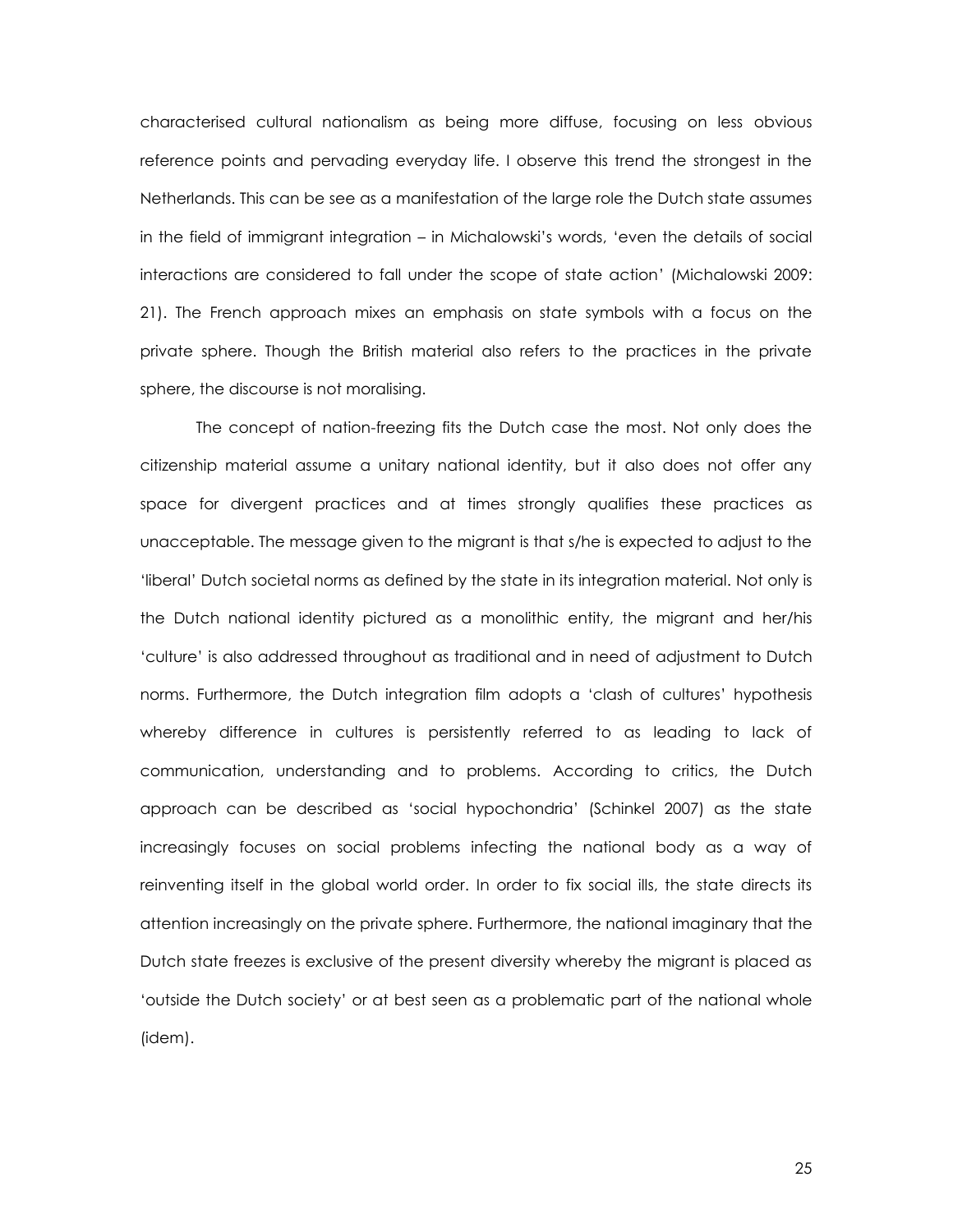The French case occupies a middle position in terms of nation-freezing. To begin with, the French new nationalism resembles classic nationalism the most by referring to and reviving national symbols of the state which have been adopted in the nationbuilding era. On the other hand, the French citizenship material also defines norms with regard to the private sphere by referring to the dominant French norms, especially in the field of gender roles. Where the French material differs from the Dutch material, however, concerns the definition of the French nation and citizenry as the discourse on these issues is inclusive of migrants in the history of France. In that regard, the new French nationalism is willing to extend the borders of its national community.

The British citizenship material, however, does not fit the nation-freezing concept I have introduced in this article. The discourse employed in the citizenship book, including the section on British history is reflexive and recognises the constructedness of national history. Furthermore, the text explicitly refers to the diversity of cultures and cultural practices and diverges from the image of a unitary national identity. By emphasising the changing nature of societal norms and practices, the material does not make claims to fixing a static identity. This is in line with the British approach to citizenship, which has been characterised as being pragmatic and without a sense of cultural mission (Turner 2006: 612). The increased focus on raising the demands placed on prospective citizens, as in the plans to include the history chapter in the citizenship test, are representative of the trend of making the British immigration regime tougher than of a move towards cultural citizenship. In comparison with the Dutch and French cases, the British new nationalism is hardly cultural. If it is to be defined in cultural terms, it is multicultural.

Even though the contents of the national imagery used in the citizenship packages vary, there is also a major point of convergence, namely that the frozen national imaginary presented to the newcomers is a 'liberal' one. This is paradoxical in and of itself as liberalism as an ideology stresses individual freedom in the choice of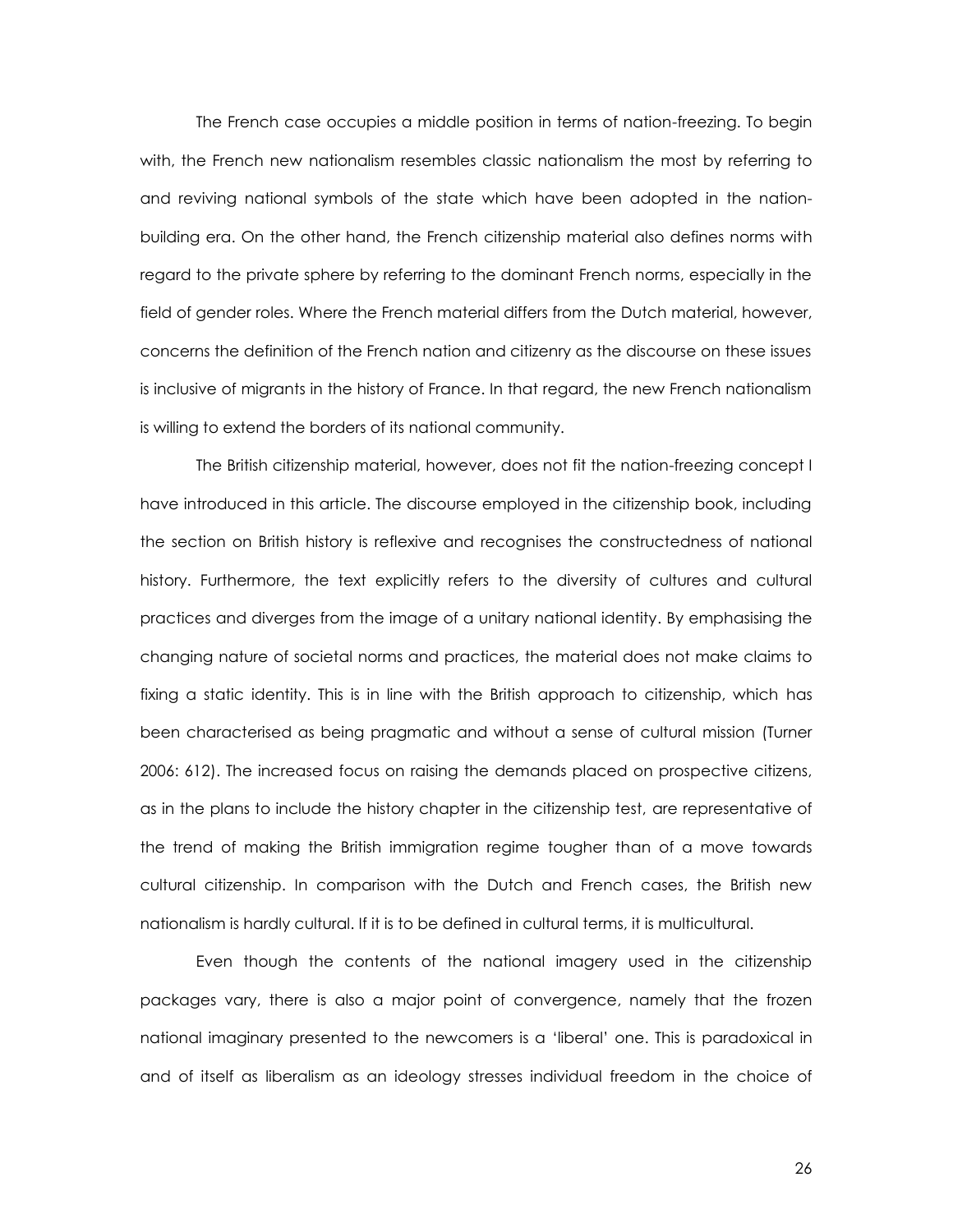personal values and behaviour. <sup>8</sup> Liberal values imposed as civic integration are in practice 'instances of repressive liberalism' (Joppke 2007a: 12) and can be typified according to Joppke as 'Foucauldian liberalism' as they resemble 'workfare policies, seeking to make people both self-sufficient and autonomous by illiberal means' (Joppke 2007a: 16). The demands placed on prospective citizens in terms of adjusting to predefined liberal norms framed as national identity are an essential feature of new nationalisms. And this is where nation-freezing new nationalisms deviate the most from classical nationalisms.

#### **Notes**

l

<sup>1</sup> For a similar point, see Delanty 1996.

 $^2$  Exceptions are: Michalowski 2009, Wilton 2009.

 $3$  The actual content was prepared by a consultancy firm, CINOP, and produced by a film company Odyssee Producties, both commissioned and supervised by the Dutch Ministry of Justice.

4 It needs to be further researched to what extent the views expressed in the film have been orchestrated.

<sup>5</sup> This was also manifested in the recent national debate on the French national identity.

<sup>6</sup> Joppke (2008: 537) interprets this framing of French national symbols and values in universalistic terms as a sign of French particularism.

<sup>7</sup> The original French text is: "… *devenir Français est un choix important qui vous engage fortement vous et vos enfants et qui suppose une adhésion aux valeurs de la République et une volonté que l'avenir de ce pays mais aussi son passe soit désormais le votre.*"

8 I thank an anonymous reviewer for bringing this point up and inviting me to reflect further on this issue.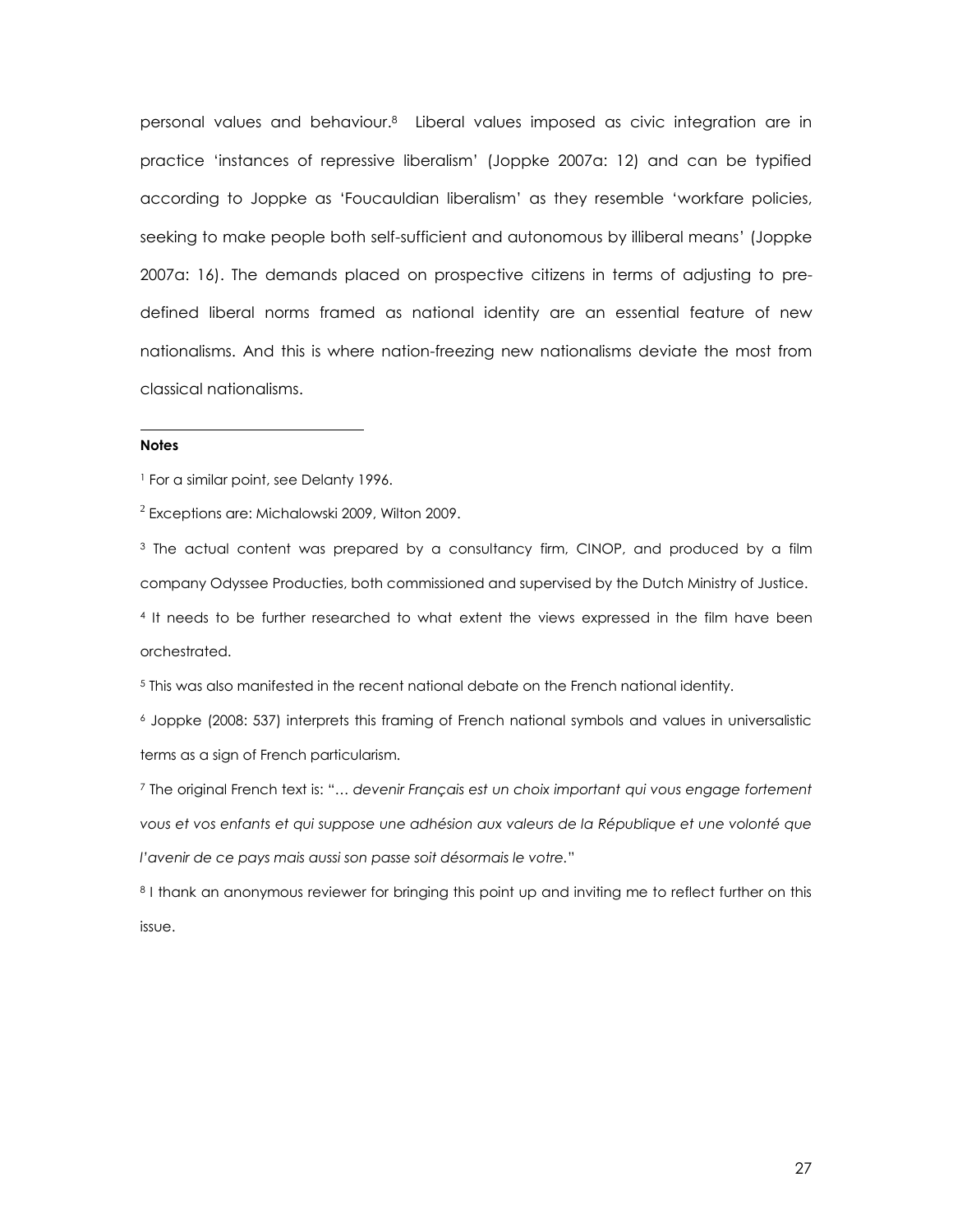#### **References**

l

- Adviescommissie normering inburgeringseisen. 2004. *Inburgering getoetst. Advies over het niveau van het inburgeringsexamen in het buitenland.* Den Haag: Ministerie voor Vreemdelingenzaken en Integratie.
- ANAEM (Agence Nationale de l'Accueil des Etrangers et des Migrations). 2006. *Juillet 2003- Novembre 2006: 200 000 Contrats d'accueil et d'intégration signés.* Paris: ANAEM, Direction des statistiques, des études et de la documentation.
- ANAEM (Agence Nationale de l'Accueil des Etrangers et des Migrations). 2006. *Vivre ensemble, en France.* Paris : ANAEM. Available at: [http://www.ofii.fr/s\\_integrer\\_en\\_france\\_47/vivre\\_ensemble\\_en\\_france\\_499.html](http://www.ofii.fr/s_integrer_en_france_47/vivre_ensemble_en_france_499.html) [accessed on 1 December 2010].
- Anderson, Benedict. 1994. 'Imagined communities', in: John Hutchinson and Anthony D. Smith (eds), *Nationalism*. Oxford: Oxford University Press, pp. 89-96.
- Beaujeu, Melodie. 2008. 'Le modèle français d'intégration dans tous ses états: entre réaffirmations républicaines et tentations populistes', *International Journal on Multicultural Societies* 10, 1: 29- 39.
- Berthoud, Richard and Sharon Beishon. 1997. 'Introduction', in: Tariq Modood, Richard Berthoud, James Nazroo, Patten Smith, Satnam Virdee and Sharon Beishon, *Ethnic Minorities in Britain. Diversity and Disadvantage,* London: Policy Studies Institute, pp. 1-17.
- Billig, Michael. 1995. *Banal Nationalism*. London: Sage.
- Bjornson, Marnie. 2007. 'Speaking of citizenship: language ideologies in Dutch citizenship regimes', *Focaal – European Journal of Anthropology* 49: 65-80.
- Brubaker, Rogers. 1992. *Citizenship and Nationhood in France and Germany.* Cambridge/London: Harvard University Press.
- Calhoun, Craig. 1997. *Nationalism*. Buckingham: Open University Press.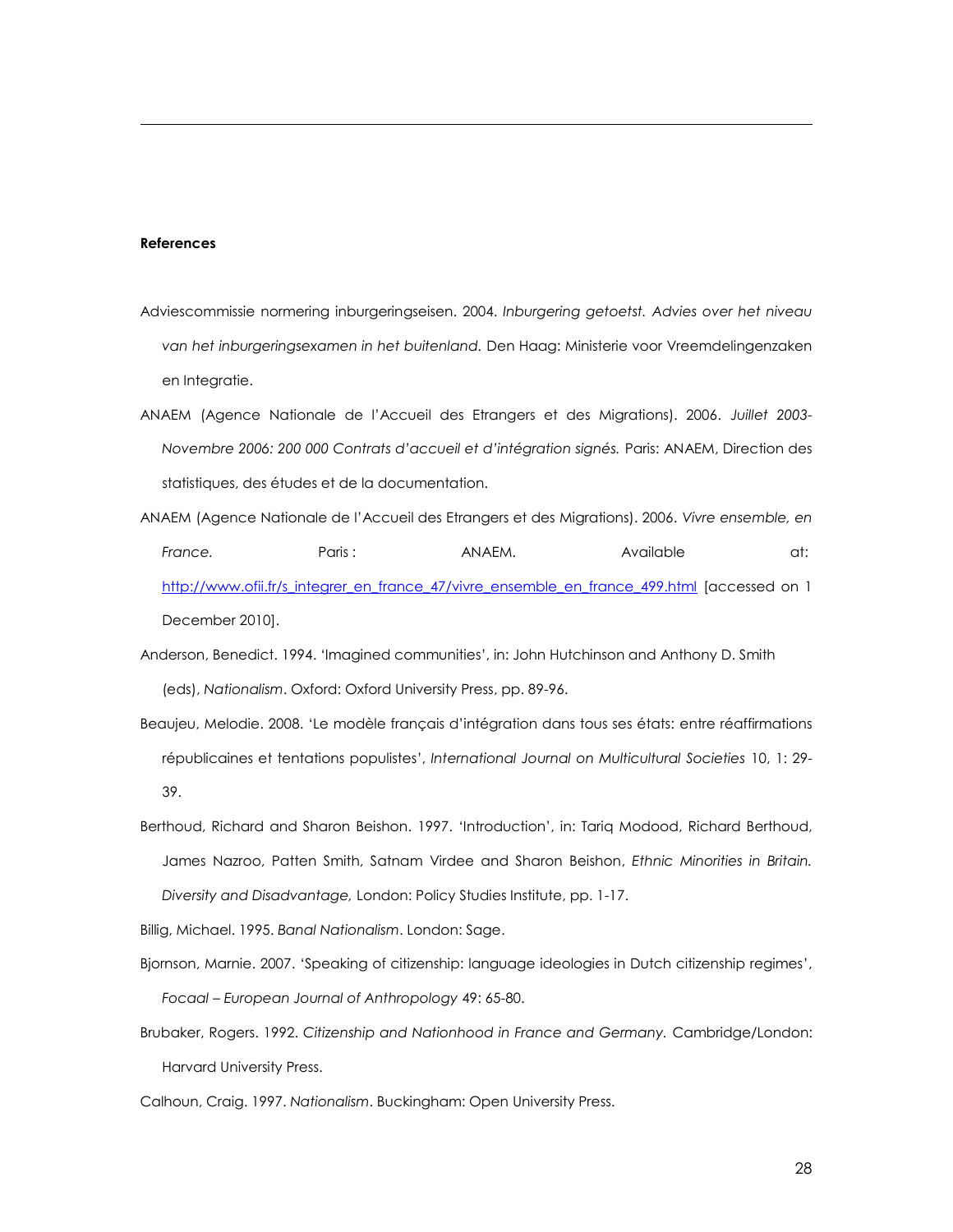Carrera, Sergio and Anja Wiesbrock. 2009. *Civic Integration of Third-Country Nationals. Nationalism versus Europeanisation in the Common EU Immigration Policy*. Brussels: CEPS.

l

- Delanty, Gerard. 1996. 'Beyond the nation-state: national identity and citizenship in a multicultural society – a response to Rex', *Sociological Research Online* 1, 3, http://www.socresonline.org.uk/1/3/1.html.
- De Zwart, Frank. 2009. 'Les statistiques ethniques aux Pays-Bas: les conséquences involontaires de l'institutionnalisation', *Migrations Société* 21, 122: 173-99.
- Etzioni, Amitai. 2007. 'Citizenship tests: a comparative, communitarian perspective', *The Political Quarterly* 78, 3: 353-63.
- Everson, Michelle. 2003. '"Subjects", or "Citizens of erewhon"? Law and non-law in the development of a "British citizenship" ', *Citizenship Studies* 7, 1: 57-84.
- Favell, Adrian. 2001. *Philosophies of Integration. Immigration and the Idea of Citizenship in France and Britain.* Hampshire/New York: Palgrave.
- Geddes, Andrew. 2003. *The Politics of Migration and Immigration in Europe*. London: SAGE Publications Ltd.

Gellner, Ernest. 2006. *Nations and Nationalism*. Oxford: Blackwell Publishing.

- Griggs, Steven and David Howarth. 2002. 'The Work of Ideas and Interests in Public Policy', in: Alan Finlayson and Jeremy Valentine (eds), *Politics and Post-structuralism: An Introduction.* Edinburgh: Edinburgh University Press, pp. 97-111.
- Hansen, Randall A. 2008. *A new citizenship bargain for the age of mobility? Citizenship requirements in Europe and North America*, Washington, DC: Migration Policy Institute. Available at: http://www.migrationpolicy.org/transatlantic/docs/Hansen-FINAL1.pdf [accessed on 1 December 2010].
- Haut Conseil à l'Intégration. 2009. *Faire Connaitre Les Valeurs de la République: Faire connaitre, comprendre et respecter les valeurs et symboles de la République Et organiser les modalités d'évaluation de leur connaissance.* Paris: Haut Conseil à l'Intégration.
- Hobsbawm, Eric J. 1983. 'Introduction: Inventing Traditions', in: Eric J. Hobsbawm and Terence Ranger (eds), *The Invention of Tradition*. Cambridge: Cambridge University Press, pp. 1-13.

Home Office. 2007. *Life in the United Kingdom. A Journey to Citizenship.* Norwich: TSO.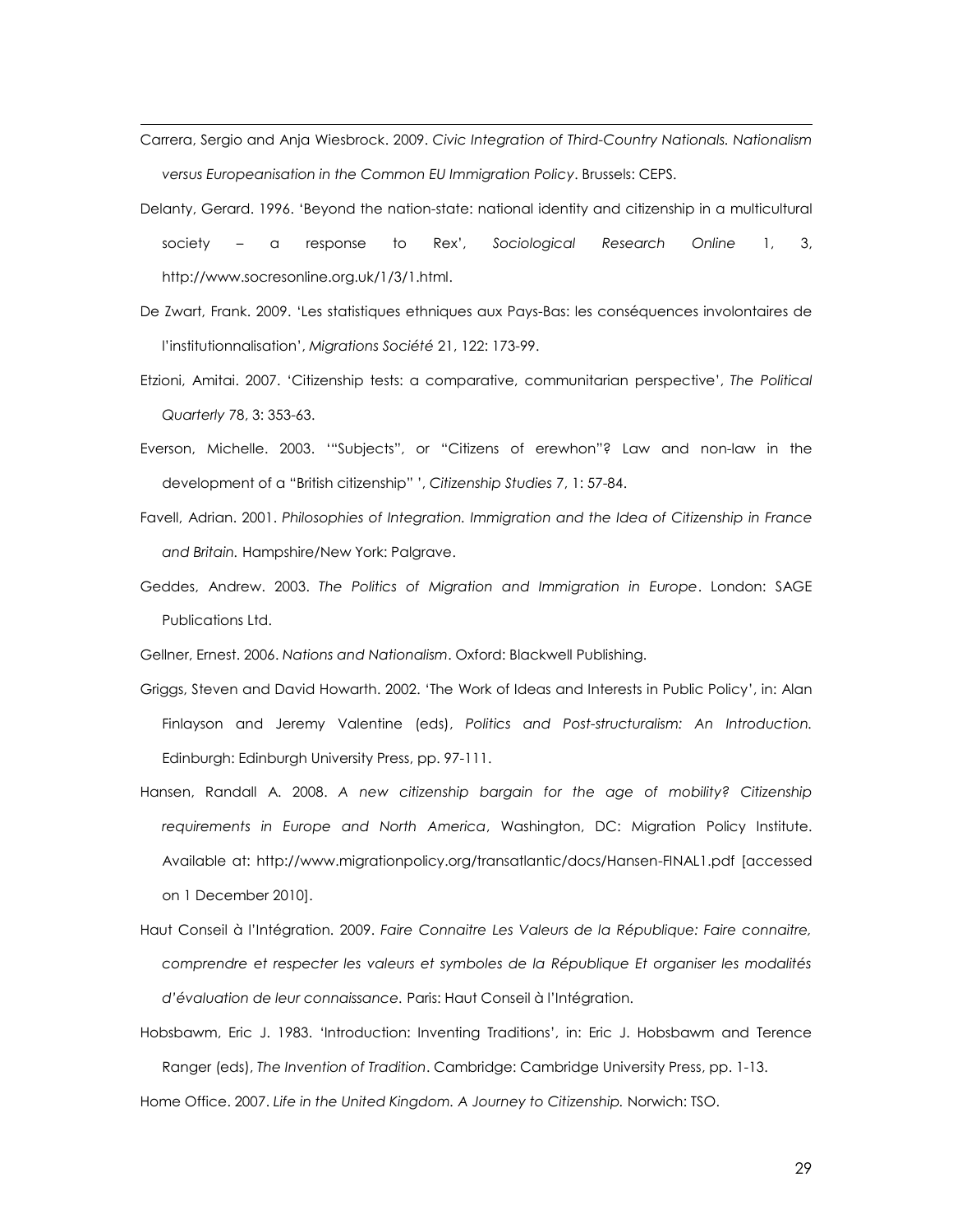Jones, George. 2007. 'Gordon Brown flies Union flag all year long', *The Telegraph*. Available at: [http://www.telegraph.co.uk/news/uknews/1556637/Gordon-Brown-flies-Union-flag-all-year](http://www.telegraph.co.uk/news/uknews/1556637/Gordon-Brown-flies-Union-flag-all-year-long.html)[long.html](http://www.telegraph.co.uk/news/uknews/1556637/Gordon-Brown-flies-Union-flag-all-year-long.html) [accessed on 1 December 2010]

l

- Joppke, Christian. 2007a. 'Beyond national models: civic integration policies for immigrants in Western Europe', *West European Politics* 30, 1: 1-22.
- Joppke, Christian. 2007b. 'Transformation of citizenship: status, rights, identity', *Citizenship Studies* 11, 1: 37-48.
- Joppke, Christian. 2007c. 'Do obligatory civic integration courses for immigrants in Western Europe further integration?', *Focus Migration Policy Brief* 8, October 2007.
- Joppke, Christian. 2008. Immigration and the identity of citizenship: the paradox of universalism', *Citizenship Studies* 12, 6: 533-546.

Kaldor, Mary. 2004. 'Nationalism and globalisation', *Nations and Nationalism* 10, 1/2: 161-77.

- Kelly, Charles. 2009. 'UK Border Agency announces point based system for citizenship', *Immigration Matters – The UK's Online Immigration Resource*. Available at: [http://www.immigrationmatters.co.uk/uk-border-agency-announce-points-based-system-for](http://www.immigrationmatters.co.uk/uk-border-agency-announce-points-based-system-for-citizenship.html)[citizenship.html](http://www.immigrationmatters.co.uk/uk-border-agency-announce-points-based-system-for-citizenship.html) [accessed on 1 December 2010].
- Kiwan, Dina. 2008. 'A journey to citizenship in the United Kingdom', *International Journal on Multicultural Societies* 10, 1: 60-75.
- Kofman, Eleonore. 2005. 'Citizenship, migration and the reassertion of national identity', *Citizenship Studies* 9, 5: 453-67.
- Kumar, Krishan. 2006. 'English and French national identity: comparisons and contrasts', *Nations and Nationalism* 12, 3: 413-32.
- Lægaard, Sune. 2007. 'Liberal nationalism and the nationalisation of liberal values', *Nations and Nationalism* 13, 1: 37-55.
- Michalowski, Ines. 2009. 'Citizenship Tests in Five Countries An Expression of Political Liberalism?', Wissenschaftszentrum Berlin für Sozialforschung Discussion Paper, October 2009.
- Ministère de l'immigration, de l'intégration, de l'identité nationale et du développement solidaire. 2008. *Livret d'accueil. Vivre en France.* Paris : Ministère de l'immigration, de l'intégration, de l'identité nationale et du développement solidaire.